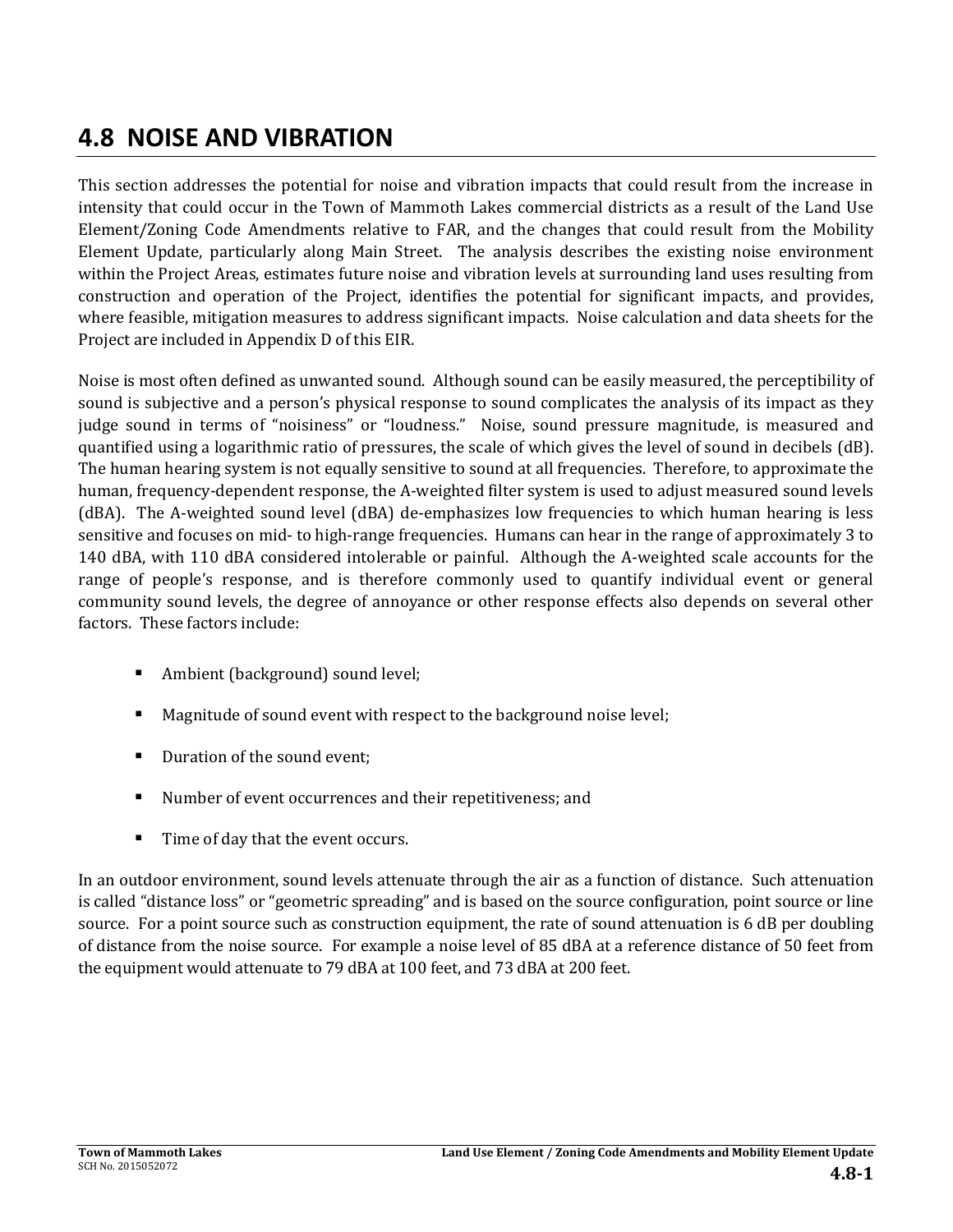A change in sound level of 3 dB is considered "just perceptible," a change in sound level of 5 dB is considered "clearly noticeable," and a change in 10 dB is recognized as "twice as loud".<sup>1</sup> A comparison of types of commonly experienced environmental noise is provided in **Figure 4.8‐1**, *Common Noise Levels*. 

Community noise levels usually change continuously throughout the day. The equivalent sound level (Leq) is normally used to describe community noise. The Leq is the equivalent steady-state A-weighted sound level that would contain the same acoustical energy as the time-varying A-weighted sound level during the same time interval. For intermittent noise sources, the maximum noise level (Lmax) is normally used to represent the maximum noise level measured during the measurement.

To assess noise levels over a given 24-hour time period, the Community Noise Equivalent Level (CNEL) descriptor is used. CNEL is the time average of all A-weighted sound levels for a 24-hour period with a 10 dBA adjustment (upward) added to the sound levels which occur in the night  $(10 \text{ p.m. to } 7 \text{ a.m.})$  and a 5 dBA adjustment (upward) added to the sound levels which occur in the evening  $(7 \text{ p.m. to } 10 \text{ p.m.})$ . These penalties attempt to account for increased human sensitivity to noise during the quieter nighttime periods, particularly where sleep is the most probable activity. CNEL has been adopted by the State of California for development of the community noise element of general plans.<sup>2</sup>

Vibration is an oscillatory motion through a solid medium in which the motion's amplitude can be described in terms of displacement, velocity, or acceleration. The response of humans, buildings, and equipment to vibration is more accurately described using velocity or acceleration.<sup>3</sup> Vibration amplitudes are usually described as either peak particle velocity (PPV) or root-mean-square (RMS). PPV represents the maximum instantaneous peak of the vibration signal and the RMS represents the average of the squared amplitude of the vibration signal. PPV is typically used for evaluating potential building damage, whereas RMS is typically more suitable for evaluating human response. In addition, vibrations can be measured in the vertical, horizontal longitudinal, or horizontal transverse directions. Ground vibrations are most often greatest in the vertical direction.<sup>4</sup> Therefore, the analysis of ground-borne vibration associated with the Project is addressed in the vertical direction. Typically, groundborne vibration, generated by man-made activities, attenuates rapidly with distance from the source of vibration. Man-made vibration issues are therefore usually confined to short distances (500 feet or less) from the source.

## **1. ENVIRONMENTAL SETTING**

## **a. Regulatory Framework**

Many government agencies have established noise regulations and policies to protect citizens from potential hearing damage and various other adverse physiological and social effects associated with noise and groundborne vibration. The Town has adopted a number of policies, which are based in part on federal and State regulations and are intended to control, minimize or mitigate environmental noise effects. The policies and regulations that are relevant to Project construction and operation noise are discussed below.

 *1 Engineering Noise Control, Bies & Hansen, 1988.*

*<sup>2</sup> State of California, General Plan Guidelines, 2002.*

<sup>&</sup>lt;sup>3</sup> Federal Transit Authority, Transit Noise and Vibration Impact Assessment, Final Report, page 7-3, April 1995.

*<sup>4</sup> California Department of Transportation (Caltrans), Transportation Related Earthborne Vibrations, page 4, February 2002.*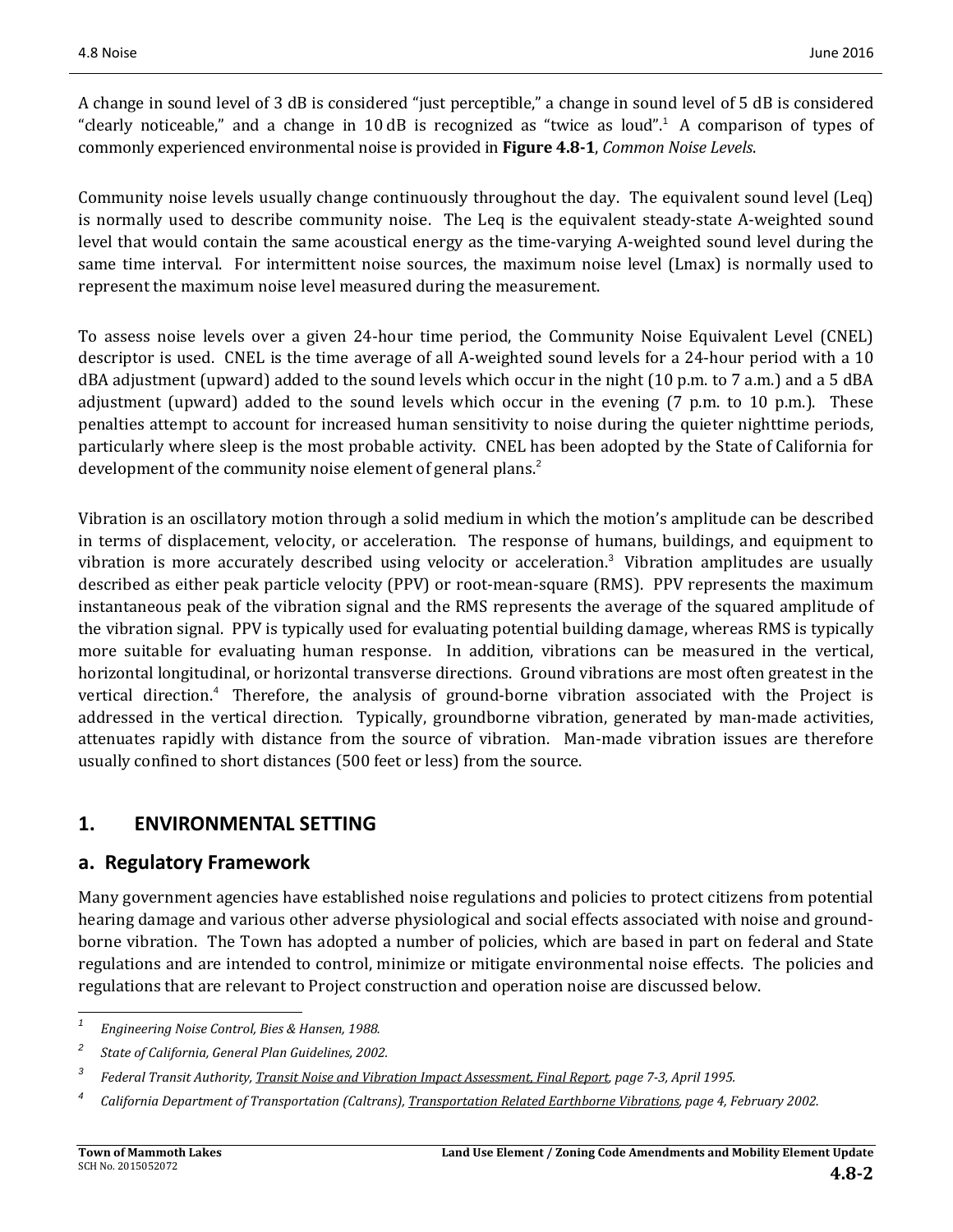| <b>Noise Level</b><br>(dBA) | <b>Common Indoor Noise Levels</b>                  | <b>Common Outdoor Noise Levels</b> |
|-----------------------------|----------------------------------------------------|------------------------------------|
| 110                         | <b>Rock Band</b>                                   |                                    |
| 100                         |                                                    | Jet Flyover @ 1,000 feet           |
|                             | <b>Inside Subway Train</b>                         | Gas Lawn Mower @ 3 feet            |
| 90                          |                                                    | Diesel Truck @ 50 feet             |
|                             | Food Blender @ 3 feet<br>Garbage Disposal @ 3 feet | Noisy Urban Daytime                |
| 80                          |                                                    |                                    |
|                             | Shouting @ 3 feet                                  |                                    |
|                             |                                                    | Gas Lawn Mower @ 100 feet          |
| 70                          | Vacuum Cleaner @ 10 feet                           |                                    |
|                             | Normal Speech @ 3 feet                             | <b>Commercial Area</b>             |
| 60                          |                                                    | Heavy Traffic @ 300 feet           |
|                             | <b>Large Business Office</b>                       |                                    |
|                             |                                                    |                                    |
| 50                          | Dishwasher next room                               | Quiet Urban Daytime                |
|                             | <b>Small Theater/Conference Room</b>               | <b>Quiet Urban Nightime</b>        |
| 40                          | (background)                                       |                                    |
|                             |                                                    | Quiet Suburban Nightime            |
|                             | Library                                            |                                    |
| 30                          | <b>Bedroom at Night</b>                            |                                    |
|                             | Concert Hall (background)                          |                                    |
| 20                          | <b>Broadcast &amp; Recording Studio</b>            | <b>Quiet Rural Nightime</b>        |
|                             |                                                    |                                    |
|                             |                                                    |                                    |
| 10                          |                                                    |                                    |
|                             | <b>Threshold of Hearing</b>                        |                                    |
| $\boldsymbol{0}$            |                                                    |                                    |



**Land Use Element/Zoning Code Amendment and Mobility Element Update | 4.8-1** 

**Common Noise Levels** FIGURE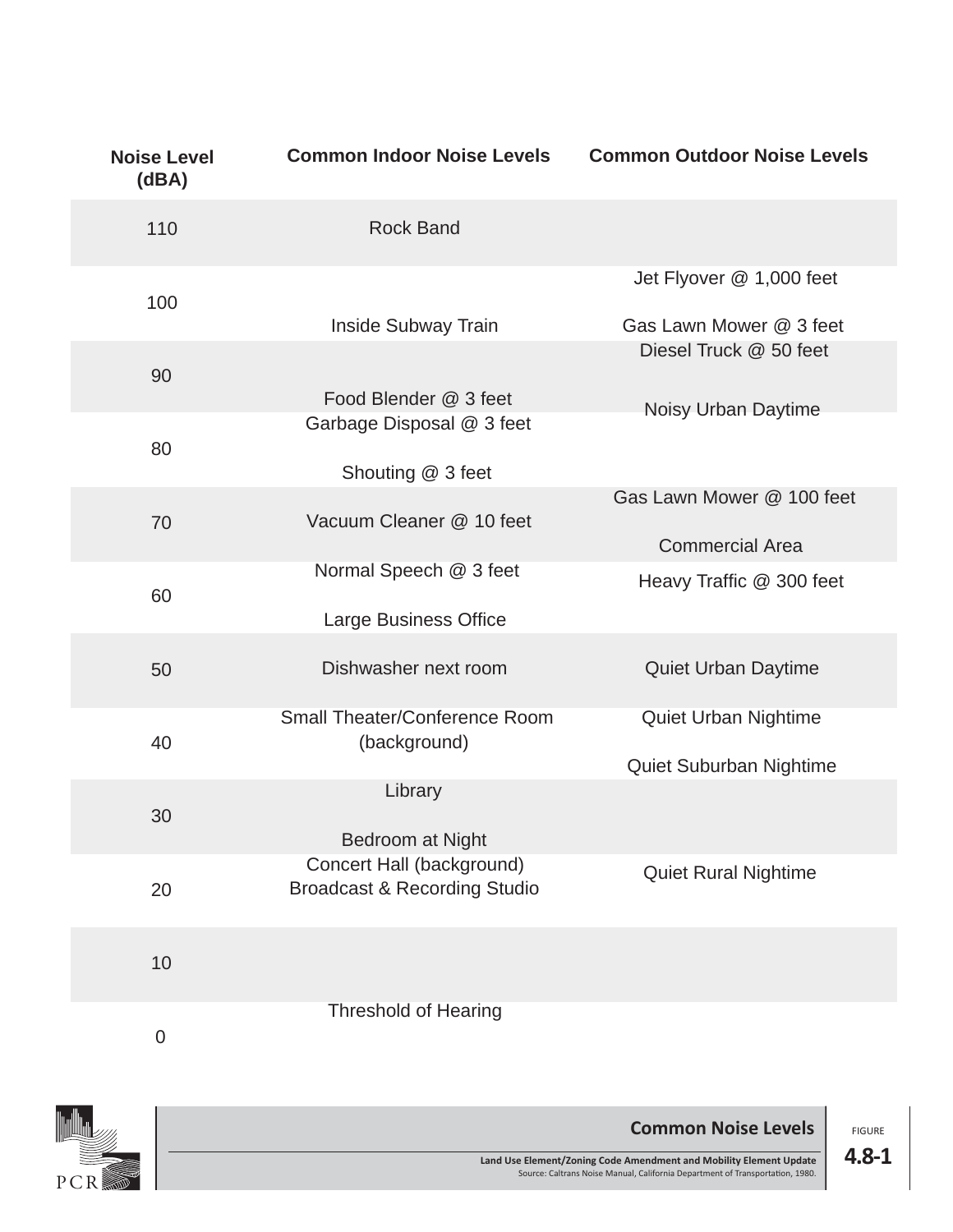This page intentionally blank.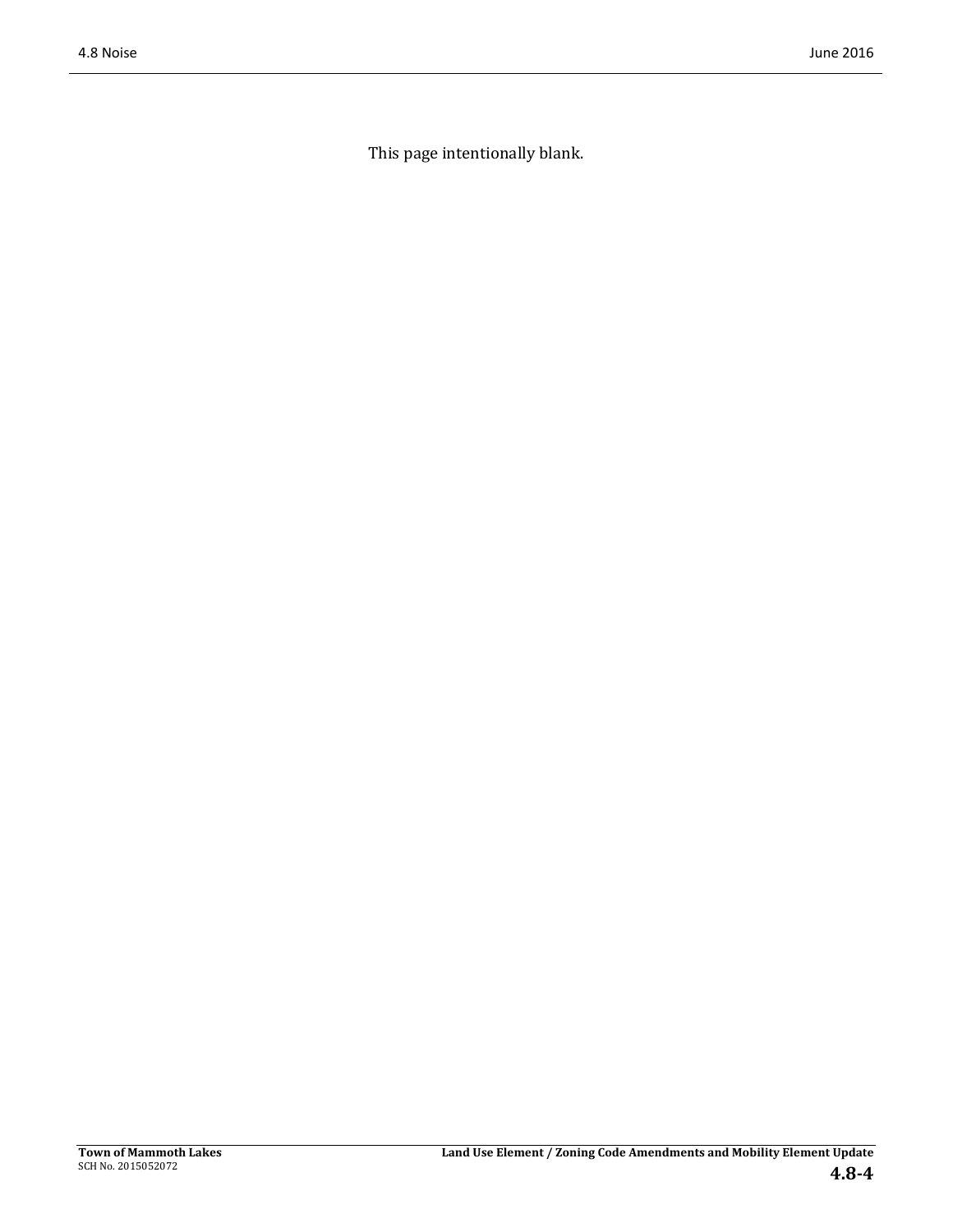### **(1) Town of Mammoth Lakes General Plan**

The goals and policies in the Community Design Element describe the relationship between people and the man-made and natural environment. The Community Design Element of the 2007 General Plan contains a section entitled Quiet Community, which addresses importance of the noise environment to the character of the Town.

## **(2) Town of Mammoth Lakes Noise Ordinance**

Title 8.0 (Health and Safety) of the Mammoth Lakes Municipal Code covers all noise standards. Chapter 8.16 (Noise Regulation) of the Municipal Code (Town Noise Ordinance) sets forth all noise regulations controlling unnecessary, excessive and annoying noise and vibration in the Town. However, this chapter does not control noise sources that are preempted by other jurisdictions including in-flight aircraft and motor vehicles operating on public rights-of-way.

### **(a) Exterior Noise**

As outlined in Section 8.16.070 of the Town Noise Ordinance and presented in Table 4.8-1, *Town Exterior Noise Ordinance Standards*, the Town has established maximum exterior noise levels based on land use zones. Noise levels in excess of the levels indicated in Table 4.8-1 are conditionally permitted, depending on the intensity of the noise and the duration of exposure.<sup>5</sup>

If the existing exterior ambient noise level exceeds the level permissible within the noise limit categories, the allowable noise exposure standard is increased in five dBA increments in each category as appropriate to encompass or reflect the ambient noise level.<sup>6</sup>

## **(b) Interior Noise**

 

The Town Noise Ordinance, Section 8.16.080, states that interior noise levels resulting from outside sources within residential units shall not exceed:

- 45 dBA between 7 a.m. and 10 p.m., and
- 35 dBA between 10 p.m. and 7 a.m.<sup>7</sup>

If the existing interior ambient noise level exceeds the level permissible within the noise limit categories, the allowable noise exposure standard is increased in five dBA increments in each category as appropriate to encompass or reflect the ambient noise level.<sup>8</sup>

<sup>&</sup>lt;sup>5</sup> Noise levels may not exceed the exterior noise standard for a cumulative period of more than thirty minutes in any hour; or plus five decibels for a combined period of more than fifteen minutes in any hour; or plus ten decibels for a combined period of more than five minutes in any hour; or plus fifteen decibels for a combined period of more than one minute in any hour; or plus twenty decibels for *any period of time (maximum noise level).* 

*<sup>6</sup> Town of Mammoth Lakes Noise Ordinance Section 8.16.070.*

Noise levels may not exceed the interior noise standard for a cumulative period of more than five minutes in any hour; or plus five decibels for a combined period of more than one minute in any hour; or plus ten decibels for any period of time (maximum noise  $level$ *)*.

*<sup>8</sup> Town of Mammoth Lakes Noise Ordinance Section 8.16.080.*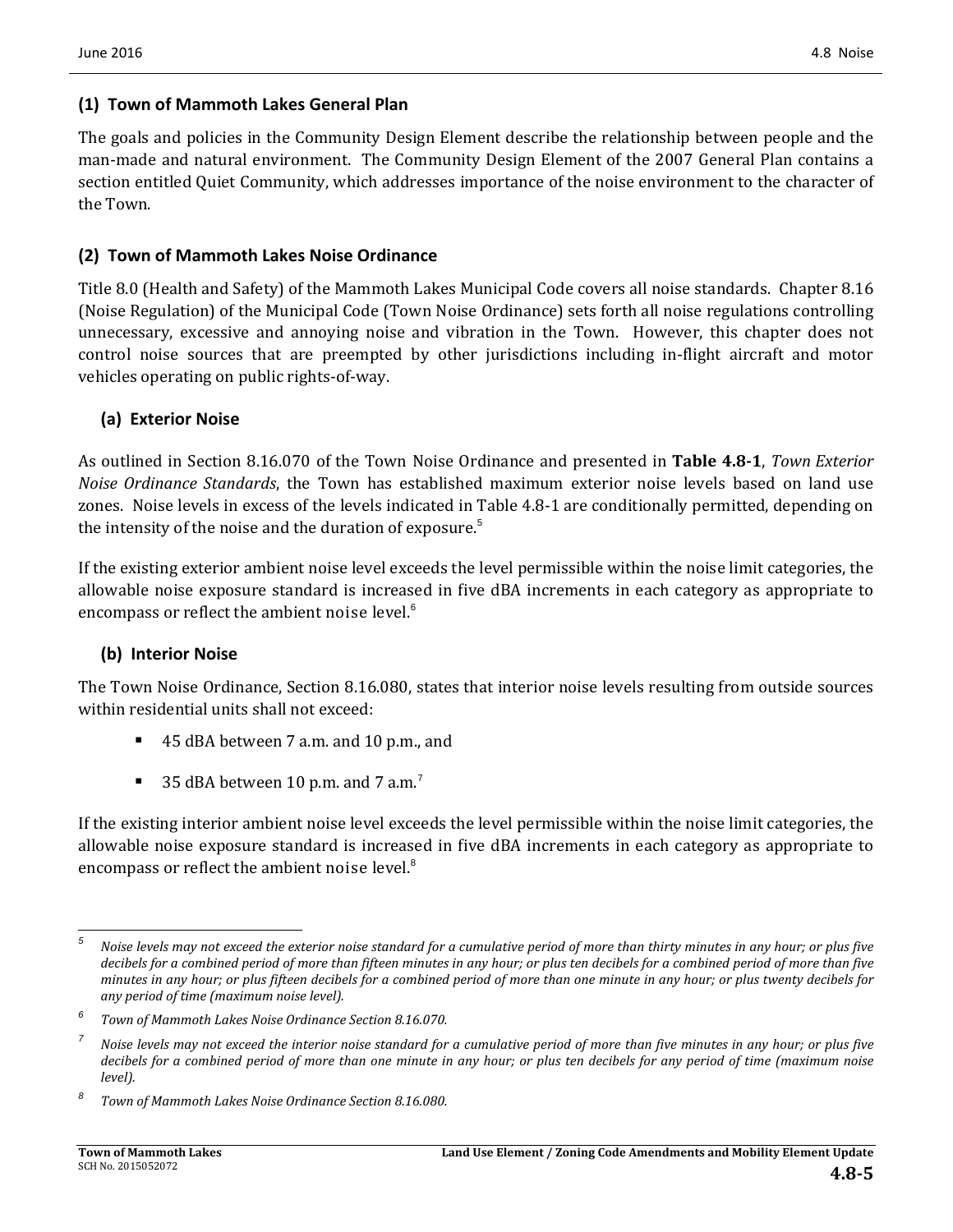#### **Town Exterior Noise Ordinance Standards**

|                                                |                    | <b>Noise Zone Classifications</b><br>Maximum Noise Levels (dBA) L <sub>50</sub> |          |       |  |
|------------------------------------------------|--------------------|---------------------------------------------------------------------------------|----------|-------|--|
|                                                |                    |                                                                                 |          |       |  |
|                                                |                    | Rural/                                                                          |          |       |  |
| <b>Receiving Land Use</b>                      | <b>Time Period</b> | <b>Suburban</b>                                                                 | Suburban | Urban |  |
| One and Two Family                             | 10 p.m. to 7 a.m.  | 40                                                                              | 45       | 50    |  |
| Residential                                    | 7 a.m. to 10 p.m.  | 50                                                                              | 55       | 60    |  |
| <b>Multiple Dwelling</b><br>Residential/Public | 10 p.m. to 7 a.m.  | 45                                                                              | 50       | 55    |  |
| Space                                          | 7 a.m. to 10 p.m.  | 50                                                                              | 55       | 60    |  |
| Limited                                        | 10 p.m. to 7 a.m.  |                                                                                 | 55       |       |  |
| Commercial/Some<br><b>Multiple Dwellings</b>   | 7 a.m. to 10 p.m.  |                                                                                 | 60       |       |  |
| Commercial                                     | 10 p.m. to 7 a.m.  |                                                                                 | 60       |       |  |
|                                                | 7 a.m. to 10 p.m.  |                                                                                 | 65       |       |  |
| Light Industrial                               | Anytime            |                                                                                 | 70       |       |  |
| Industrial                                     | Anytime            |                                                                                 | 75       |       |  |

*<sup>a</sup> The classification of different areas of the community in terms of environmental* noise *zones shall be determined by the noise control officer, based upon assessment of community* noise *survey data. Additional area classifications should be used as appropriate to reflect both lower and higher existing ambient levels* than those shown. Industrial noise limits are intended primarily for use at the boundary of industrial zones *rather than for noise reduction within the zone.*

Noise levels may not exceed the interior noise standard for a cumulative period of more than five minutes in any hour; or plus five decibels for a combined period of more than one minute in any hour; or plus ten *decibels for any period of time (maximum noise level).*

If the existing interior or exterior ambient noise level exceeds that permissible within the noise limit *categories above, the allowable noise exposure standard is increased in five dBA increments in each category as appropriate to encompass or reflect the ambient noise level.*

*Source: Town Municipal Code Section 8.16.070*

## **(c) Construction Noise**

The Town Noise Ordinance identifies specific restrictions regarding construction noise. As outlined in Section 8.16.090, Prohibited Acts, of the Town Noise Ordinance and presented in Error! Reference source not found., *Town Construction Noise Standards*, the Town has established maximum exterior noise levels from the operation of equipment used in construction, drilling, repair, alteration or demolition work. All mobile and stationary internal-combustion-powered equipment and machinery is also required to be equipped with suitable exhaust and air-intake silencers in proper working order. Chapter 15.08 of the Municipal Code sets limits on construction hours. Operations permitted under a building permit shall be limited to the hours between 7 a.m. and 8 p.m., Monday through Saturday. Work hours on Sundays and Town recognized holidays shall be limited to the hours between 9 a.m. and 5 p.m. and permitted only with the approval of the building official or designee.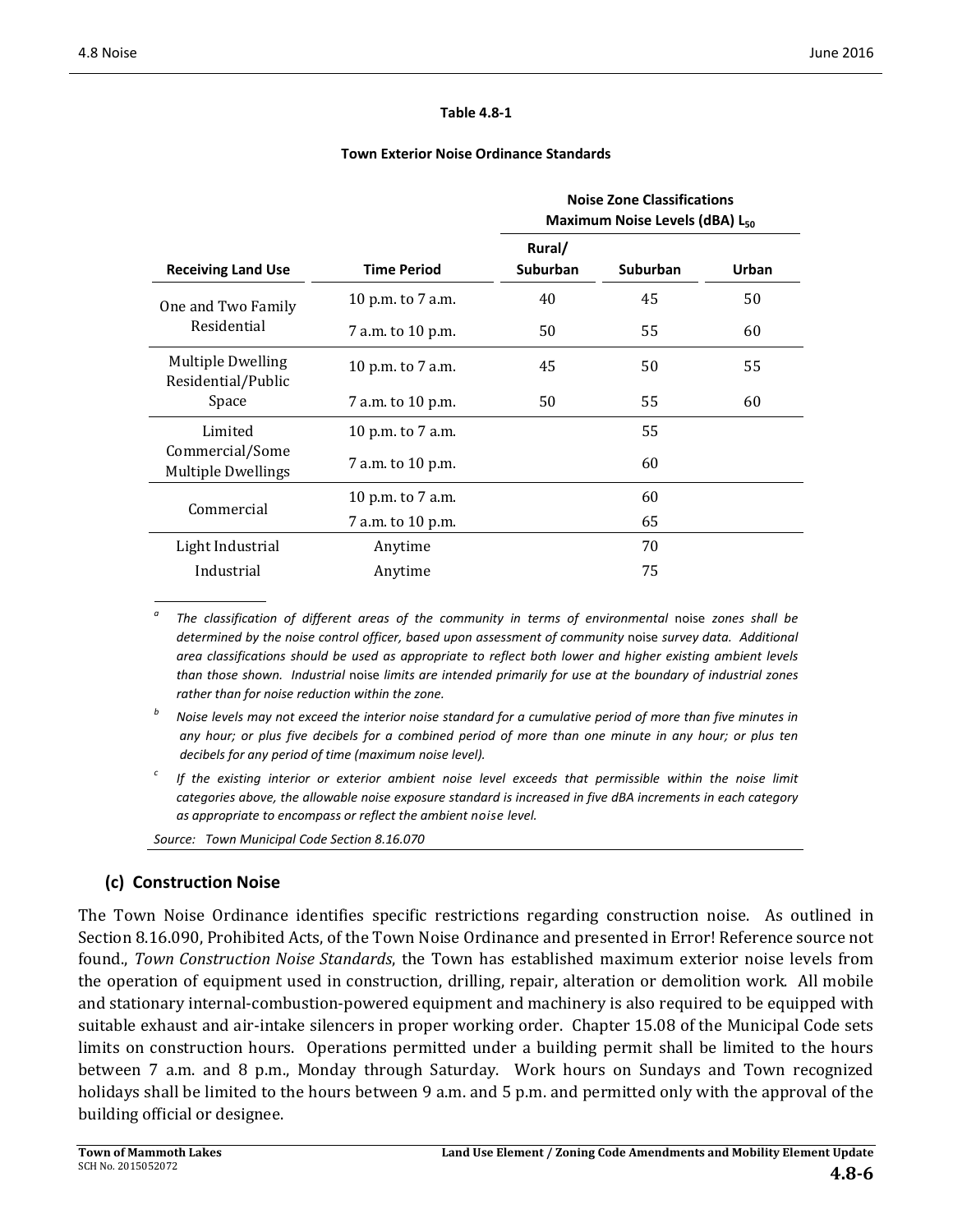#### **Town Construction Noise Standards**

| <b>Construction Equipment<sup>a</sup></b>                                 | <b>Type I Areas</b><br>Single-Family<br><b>Residential</b> | <b>Type II Areas Multi-</b><br>Family<br><b>Residential</b> | <b>Type III Areas</b><br>Semi-Residential<br>Commercial <sup>a</sup> | <b>Business</b><br><b>Properties</b> |
|---------------------------------------------------------------------------|------------------------------------------------------------|-------------------------------------------------------------|----------------------------------------------------------------------|--------------------------------------|
| <b>Mobile Equipment-Short-term</b><br>Noise <sup>b</sup>                  |                                                            |                                                             |                                                                      |                                      |
| Daily, except Sundays and legal<br>holidays; 7:00 a.m. to 8:00 p.m.       | 75 dBA                                                     | 80 dBA                                                      | 85 dBA                                                               |                                      |
| Daily, 8:00 p.m. to 7:00 a.m. and<br>all day Sunday and legal<br>holidays | 60 dBA                                                     | 65 dBA                                                      | 70 dBA                                                               |                                      |
| Daily, including Sunday and<br>legal holidays, all hours                  |                                                            |                                                             |                                                                      | 85 dBA                               |
| <b>Stationary Equipment-Long-</b><br>term Noise <sup>c</sup>              |                                                            |                                                             |                                                                      |                                      |
| Daily, except Sundays and legal<br>holidays; 7:00 a.m. to 8:00 p.m.       | 60 dBA                                                     | 65 dBA                                                      | 70 dBA                                                               |                                      |
| Daily, 8:00 p.m. to 7:00 a.m. and<br>all day Sunday and legal<br>holidays | 50 dBA                                                     | 55 dBA                                                      | 60 dBA                                                               |                                      |
| Daily, including Sunday and<br>legal holidays, all hours                  |                                                            |                                                             |                                                                      | 75 dBA                               |

*a* All mobile or stationary internal combustion engine-powered equipment or machinery shall be equipped with suitable *exhaust and air intake silencers in proper working order.* 

*b* Maximum noise levels for nonscheduled, intermittent, short-term operation (less than 10 days) of mobile equipment (e.g., *excavator, backhoe, dozer, etc.).*

Maximum noise levels for repetitively scheduled and relatively long-term operation (periods of 10 days or more) of *stationary equipment (e.g., generators, compressors, etc.).*

*Source: Town Municipal Code Section 8.16.090.*

### **(d) Snow Removal Activities**

Section 8.16.100 of the Town Noise Ordinance provides an exemption for the performance of emergency work such as may be required to prevent or alleviate personal property damage caused by an emergency. Although not specifically cited as such in the Noise Ordinance, the Town considers snow removal activities for purposes of public safety and emergency work when it occurs on public roadways, in parking lots, or around places of business.

## **(e) Groundborne Vibration**

According to Section 8.16.020 of the Town Noise Ordinance, "vibration perception threshold" means the minimum groundborne or structure-borne vibrational motion necessary to cause a normal person to be aware of the vibration by such direct means as, but not limited to, sensation by touch or visual observation of moving objects. At a motion velocity of 0.01 inches per second RMS over the range of one to one hundred Hz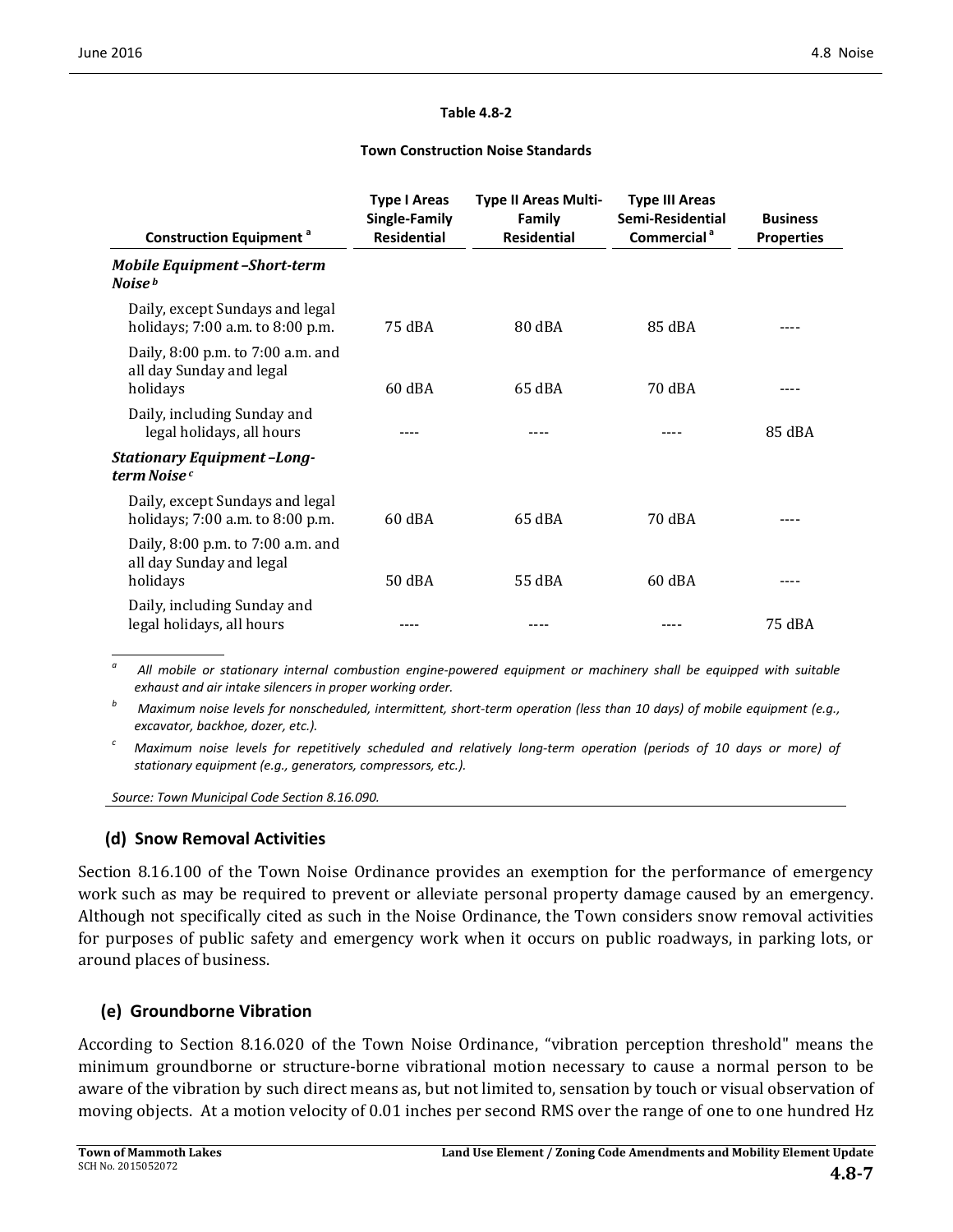a person would feel a vibration. Therefore, as established in the Town Noise Ordinance, the vibration perception threshold of 0.01 inches per second RMS would be 0.04 inches per second PPV. Section 8.16.090 of the Ordinance prohibits operating or permitting the operation of any device that creates a vibration which is above the vibration perception threshold of an individual at or beyond the property boundary of the source if on private property or at 150 feet (forty-six meters) from the source if on a public space or public right-of-way. The Town's vibration perception threshold is 0.01 inches per second RMS over the range of one to one hundred Hz, or 0.04 inches per second PPV.

## **b. Existing Conditions**

## **(1) Noise‐Sensitive Receptors**

Human response to noise varies widely depending on the type of noise, time of day, and sensitivity of the receptor. The effects of noise on humans can range from temporary or permanent hearing loss to mild stress and annoyance resulting in speech interference and sleep deprivation. Some land uses are considered more sensitive to intrusive noise than others due to the amount of noise exposure and the types of activities typically involved at the receptor location. Specifically, residences, schools, libraries, religious institutions, hotels, hospitals and nursing homes and parks and recreation areas are generally more sensitive to noise than are commercial and industrial land uses. Several sensitive land uses exist within the commercially designated areas and within the Project Area of the Land Use Element/Zoning Code Amendments and Mobility Element Update.

## **(2) Ambient Noise Levels**

In order to quantify existing ambient noise levels in the Land Use Element/Zoning Code Amendments and Mobility Element Update areas, ESA PCR staff conducted noise measurements from Friday, August 20, to Friday, August 28, 2015 at eleven locations. The noise measurement sites were representative of typical existing noise exposure within the project areas. The noise measurement locations are described below, and as shown in **Figure 4.8-2**, *Noise Measurement Locations*, both long-term and short-term measurements were conducted. Long-term measurements were conducted at locations L1 through L4, and short-term  $(15$ – minute) measurements were recorded at locations S1 through S7. A description of the measurement locations are provided below:

- **Measurement Location L1:** This measurement was taken at approximately 140 feet east from the northeast corner of Main Street and Minaret Road. The measurement is reflective of the noise environment along Main Street, between Minaret Road and Mountain Boulevard.
- Measurement Location L2: This measurement was taken on Main Street across from the southeast corner of Main Street and Old Mammoth Road. The measurement is reflective of the noise environment along Main Street between Sierra Park Road and Forest Trail.
- Measurement Location L3: This measurement was taken at the southwest corner of Old Mammoth Road and Meridian Boulevard. The measurement is reflective of the noise environment along Old Mammoth Road, between Sierra Nevada Road and Meridian Boulevard and along Meridian Boulevard, west of Sierra Park Road.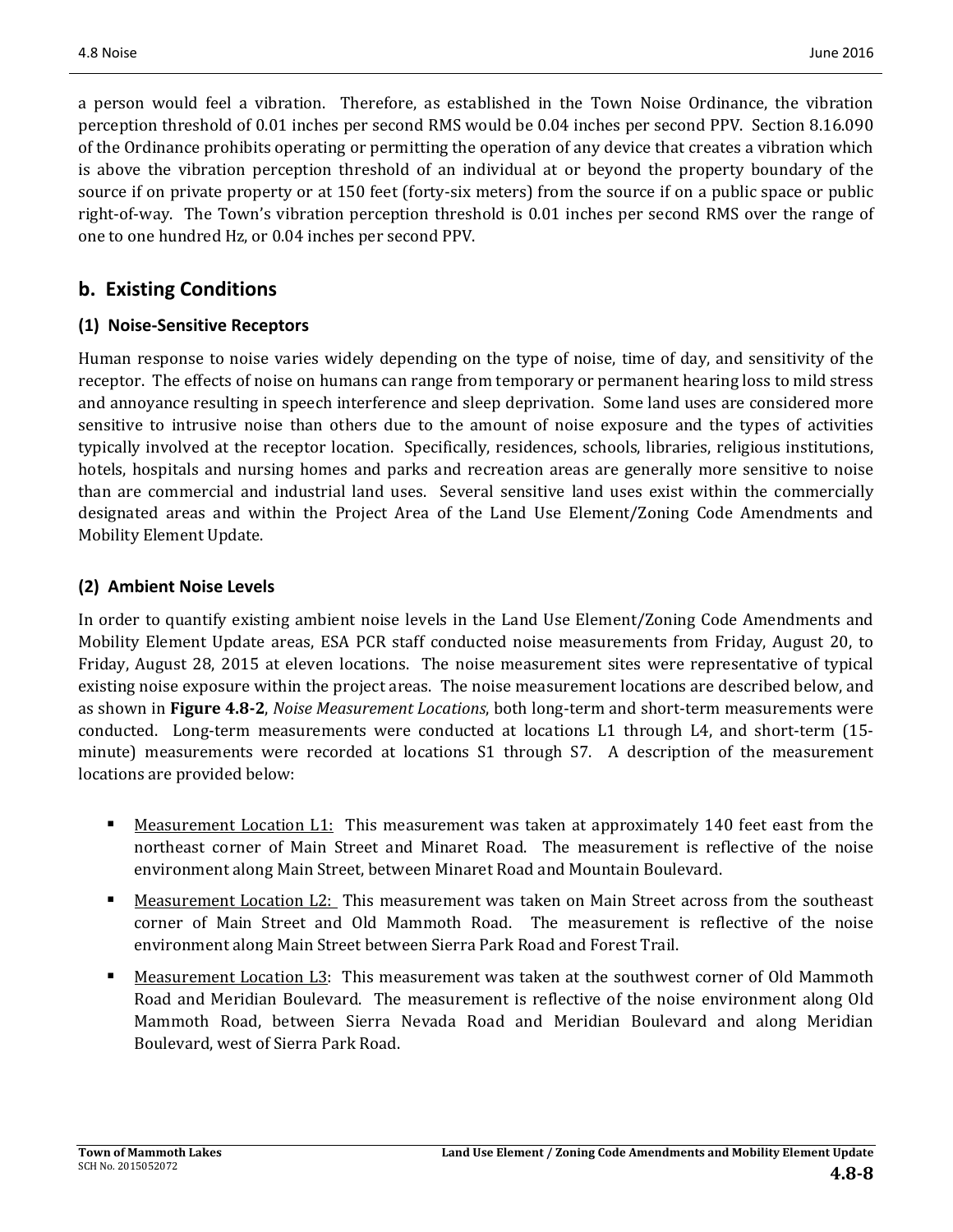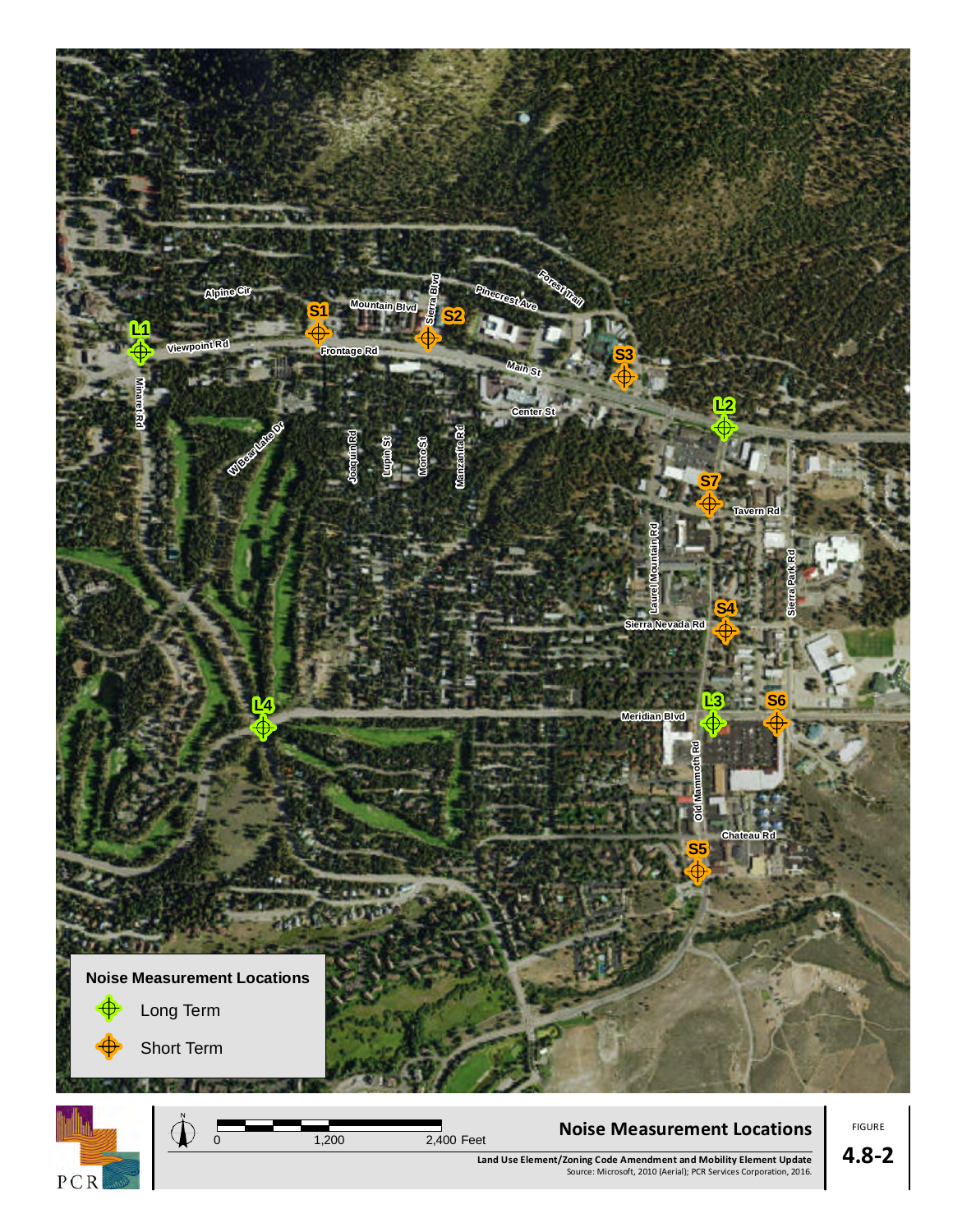This page is intentionally blank.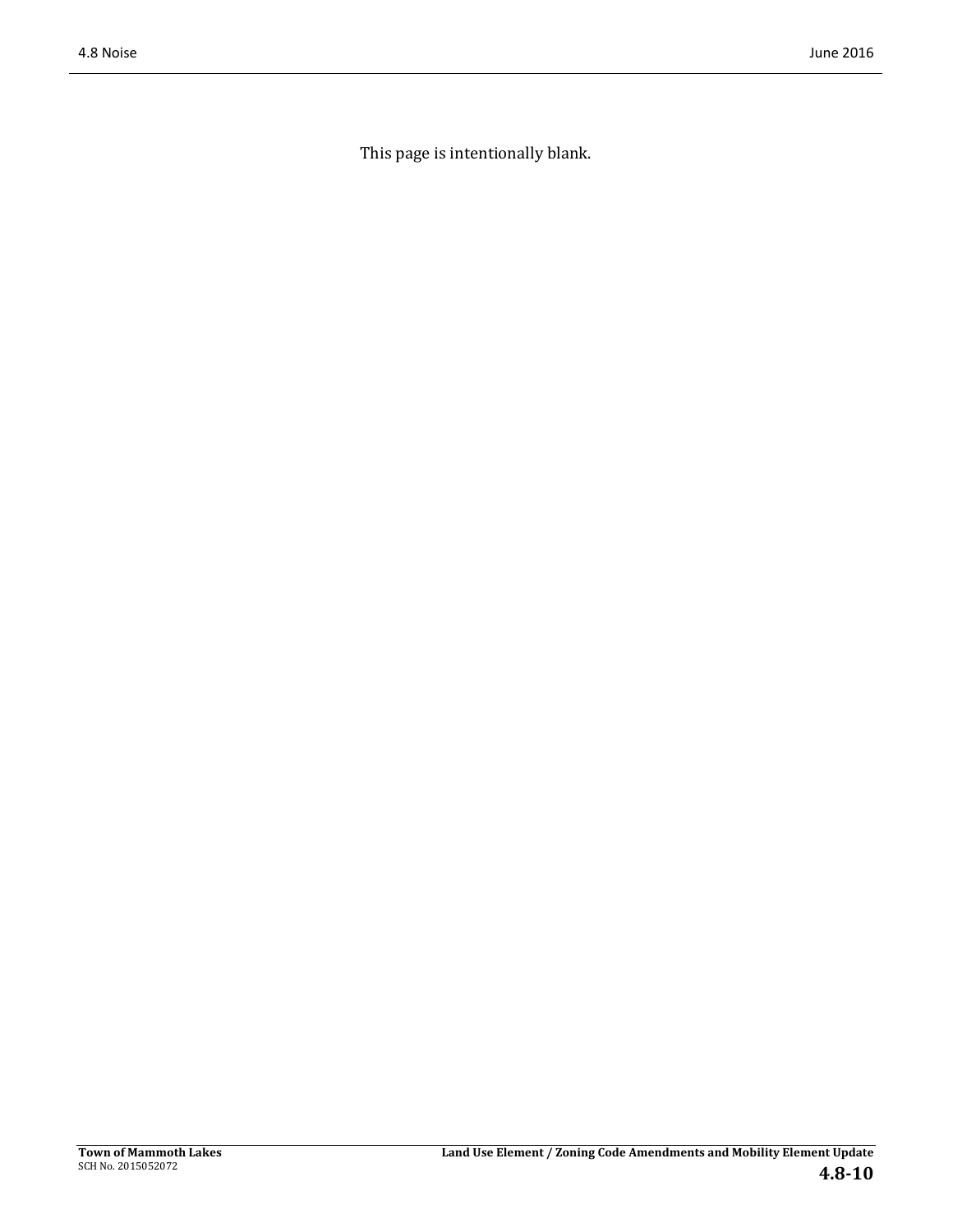- Measurement Location L4: This measurement was taken at the northwest corner of Meridian Boulevard and Minaret Road. The measurement is reflective of the noise environment along Meridian Boulevard, between Sierra Star Parkway and Joaquin Road and along Minaret Road, between Bear Lake Drive and Evening Star Drive.
	- Measurement Location S1: This measurement was taken at the northwest corner of Main Street and Mountain Boulevard. The measurement is reflective of the noise environment along Main Street, between Mountain Boulevard and Sierra Boulevard and along Mountain Boulevard, north of Main Street.
	- Measurement Location S2: This measurement was taken at the northwest corner of Main Street and Sierra Boulevard. The measurement is reflective of the noise environment along Main Street, between Sierra Boulevard and Pinecrest Avenue and along Pinecrest Avenue, north of Main Street.
	- Measurement Location S3: This measurement was taken at the northwest corner of Main Street and Pinecrest Avenue. The measurement is reflective of the noise environment along Main Street, between Pinecrest and Old Mammoth Road and along Pinecrest Avenue, north of Main Street.
	- Measurement Location S4: This measurement was taken at the southeastern corner of Old Mammoth Road and Sierra Nevada Road. The measurement is reflective of the noise environment along Old Mammoth Road, between Sierra Nevada Road and Tavern Road and along Sierra Nevada Road, east of Old Mammoth Road.
	- Measurement Location S5: This measurement was taken at the southeastern corner of Old Mammoth Road and Chateau Road. The measurement is reflective of the noise environment along Old Mammoth Road, south of Chateau Road and along Chateau Road, east of Old Mammoth Road.
	- Measurement Location S6: This measurement was taken at the northwestern corner of Meridian Boulevard and Sierra Park Road. The measurement is reflective of the noise environment along Meridian Boulevard, between Old Mammoth Road and Sierra Park Road and along Sierra Park Road, north of Meridian Boulevard.
	- Measurement Location S7: This measurement was taken at the southeastern corner of Old Mammoth Road and Tavern Road. The measurement is reflective of the noise environment along Old Mammoth Road, between Main Street and Tavern Road and along Tavern Road, east of Old Mammoth Road.

A summary of the noise measurements is provided in Error! Reference source not found., *Summary of Ambient Noise Measurements*. As shown in **Error! Reference source not found.**, the existing ambient noise levels at measurement locations exceed the Town's exterior noise limits presented above in the Table 4.8-1 during the daytime.

## **Aircraft Noise**

According to the General Plan Update EIR, the Mammoth Yosemite Airport would have 400 flights per month, primarily by single-engine private aircraft.<sup>9</sup> A commercial turbo-prop provides limited service.

 *9 Town of Mammoth Lakes, General Plan Update EIR, October 2005.*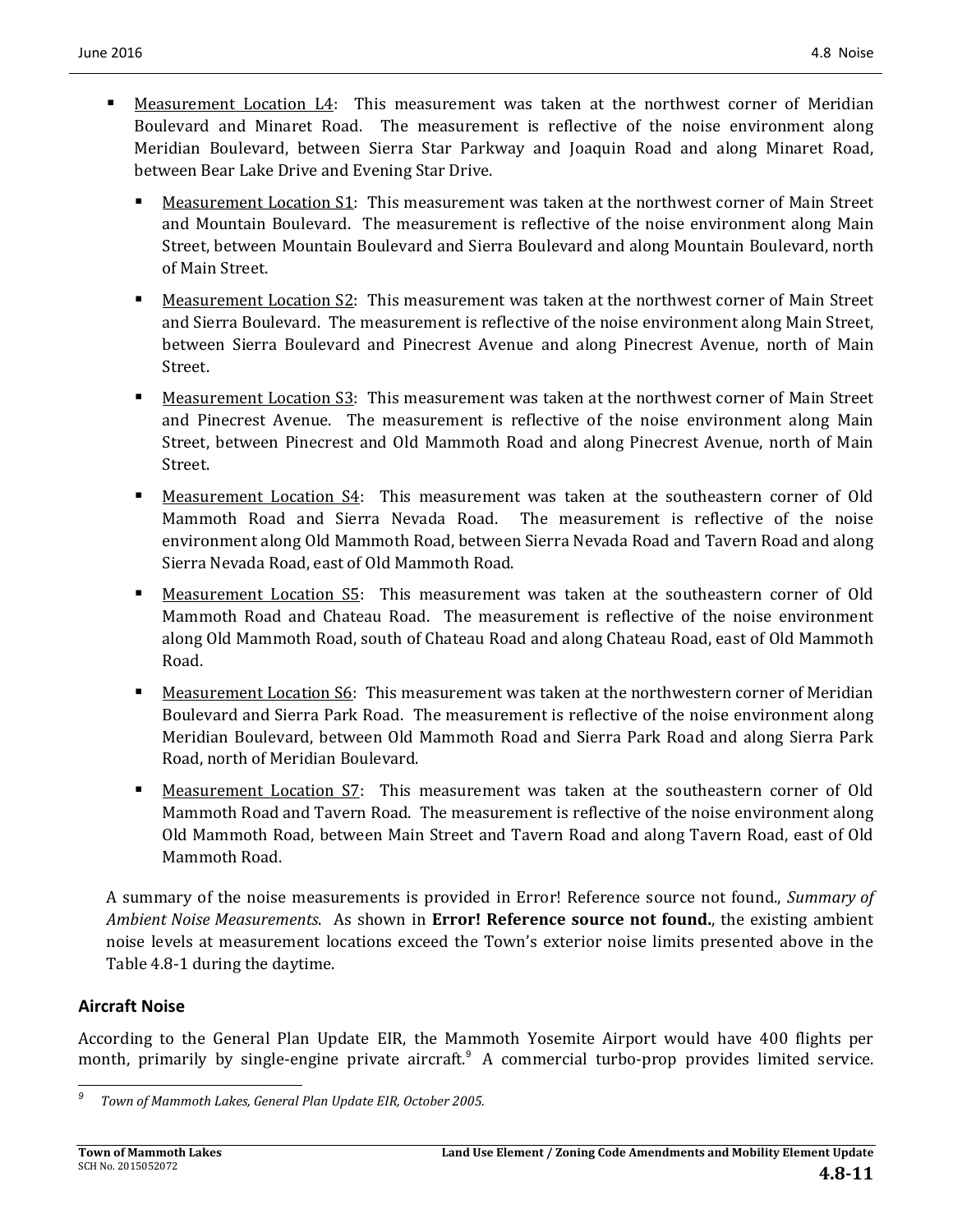Existing airport noise does not contribute substantially to the ambient noise level in the Town according to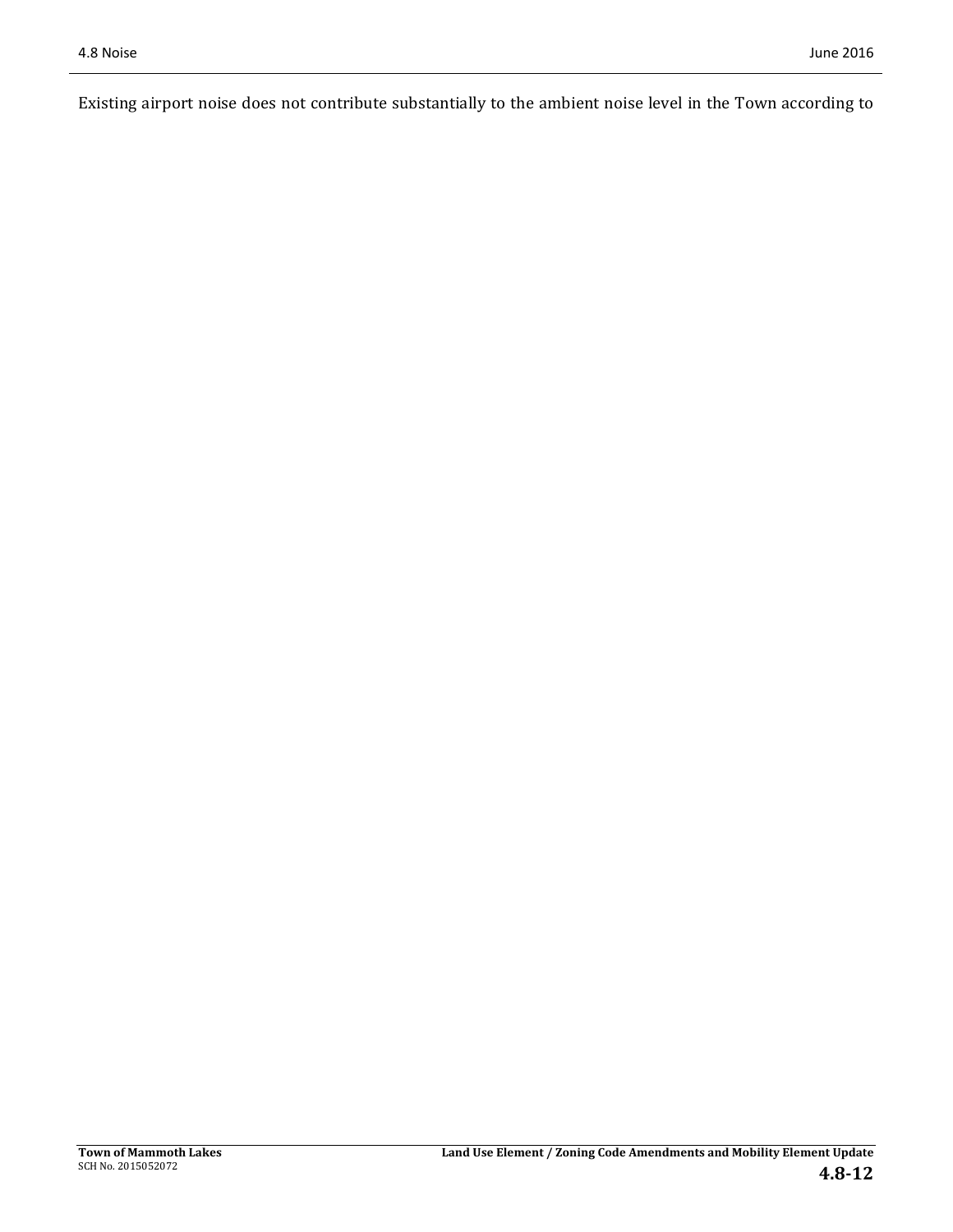#### **Summary of Ambient Noise Measurements**

|                                                                            |                                                      | Measured Ambient Noise Levels, <sup>a</sup> (dBA)      |                                 |
|----------------------------------------------------------------------------|------------------------------------------------------|--------------------------------------------------------|---------------------------------|
| Location, Duration, Existing Land Uses and,<br><b>Date of Measurements</b> | Day time<br>(7 a.m. to 10 p.m.)<br><b>Hourly L50</b> | Night time<br>(10 p.m. to 7 a.m.)<br><b>Hourly L50</b> | 24-Hour Average,<br><b>CNEL</b> |
| L1                                                                         |                                                      |                                                        |                                 |
| 8/20/15 (partial 12 hours)/ Thursday                                       | $56 - 64$                                            | $48 - 54$                                              | N/A                             |
| 8/21/15 (full 24 hours)/ Friday                                            | $59 - 63$                                            | $35 - 57$                                              | 62                              |
| 8/22/15 (full 24 hours)/ Saturday                                          | $58 - 63$                                            | $35 - 56$                                              | 62                              |
| 8/23/15 (full 24 hours)/ Sunday                                            | $54 - 62$                                            | $34 - 53$                                              | 60                              |
| 8/24/15 (full 24 hours)/ Monday                                            | $61 - 62$                                            | $35 - 55$                                              | N/A                             |
| Average:                                                                   | 61                                                   | 50                                                     |                                 |
| L2                                                                         |                                                      |                                                        |                                 |
| 8/20/15 (partial 11 hours)/ Thursday                                       | $58 - 63$                                            | $50 - 53$                                              | N/A                             |
| 8/21/15 (full 24 hours)/ Friday                                            | $56 - 63$                                            | $45 - 57$                                              | 62                              |
| 8/22/15 (full 24 hours)/ Saturday                                          | $56 - 62$                                            | $44 - 58$                                              | 61                              |
| 8/23/15 (partial 15 hours )/ Sunday                                        | $59 - 61$                                            | $41 - 54$                                              | N/A                             |
| Average                                                                    | 61                                                   | 52                                                     |                                 |
| L <sub>3</sub>                                                             |                                                      |                                                        |                                 |
| 8/26/15 (partial 12 hours)/ Wednesday                                      | $54 - 61$                                            | $43 - 53$                                              | N/A                             |
| 8/27/15 (full 24 hours)/ Thursday                                          | $55 - 61$                                            | $36 - 53$                                              | 60                              |
| 8/28/15 (partial 9 hours)/ Friday                                          | $59 - 61$                                            | $44 - 55$                                              | N/A                             |
| Average                                                                    | 60                                                   | 48                                                     |                                 |
| L4                                                                         |                                                      |                                                        |                                 |
| 8/24/15 (partial 8 hours)/ Monday                                          | $46 - 56$                                            | $42 - 44$                                              | N/A                             |
| 8/25/15 (partial 19 hours)/ Tuesday                                        | $53 - 57$                                            | $25 - 49$                                              | N/A                             |
| Average                                                                    | 42                                                   | 54                                                     |                                 |
| <b>S1</b>                                                                  |                                                      |                                                        |                                 |
| 8/26/15 (1 p.m. to 2 p.m.)/ Wednesday                                      | 69                                                   | N/A                                                    | N/A                             |
| S <sub>2</sub>                                                             |                                                      |                                                        |                                 |
| 8/26/15 (11 a.m. to 12 p.m.)/ Wednesday                                    | 68                                                   | N/A                                                    | N/A                             |
| S3                                                                         |                                                      |                                                        |                                 |
| 8/25/15 (2 p.m. to 3 p.m.)/ Tuesday                                        | 68                                                   | N/A                                                    | N/A                             |
| S4                                                                         |                                                      |                                                        |                                 |
| 8/28/15 (10 a.m. to 11 a.m.)/ Friday                                       | 66                                                   | N/A                                                    | N/A                             |
| S5                                                                         |                                                      |                                                        |                                 |
| 8/28/15 (9 a.m. to 10 a.m.)/ Friday                                        | 65                                                   | N/A                                                    | N/A                             |
| S6                                                                         |                                                      |                                                        |                                 |
| 8/27/15 (11 a.m. to 12 p.m.)/ Thursday                                     | 67                                                   | N/A                                                    | N/A                             |
| S7                                                                         |                                                      |                                                        |                                 |
| 8/27/15 (2 p.m. to 3 p.m.)/ Thursday                                       | 64                                                   | N/A                                                    | N/A                             |

*<sup>a</sup> Detailed measured noise data, including hourly Leq levels, are included in Appendix D of this EIR*

*Source: ESA PCR, 2016.*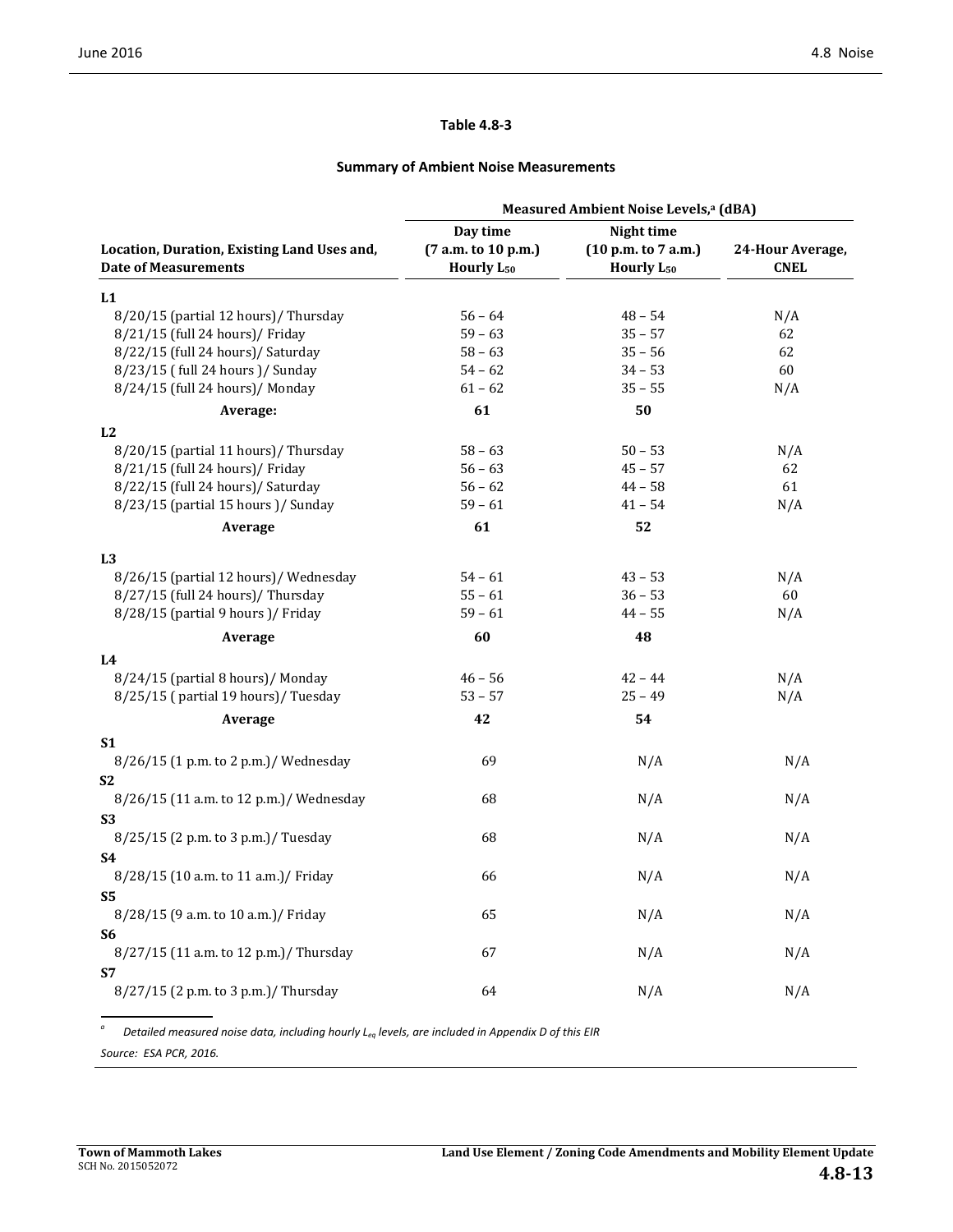the County of Mono Noise Element. In addition to aircraft operation at the airport, the community is occasionally exposed to noise from helicopters using the helipad at the Town hospital. The Final Supplement to the Subsequent EIR for the Mammoth Yosemite Airport Expansion project states that the Federal Aviation Administration accepted the noise exposure criterion levels as required by the California Department of Transportation, Division of Aeronautics of CNEL 60, 65, 70, and 75. The Mammoth Yosemite Airport has a relatively small size of CNEL 70 and 75 noise exposure areas. The area exposed to aircraft noise of CNEL 65 and higher remains within the airfield boundary of the Airport on either Airport property or vacant land controlled by the Airport through leases or use permits. There are no noise sensitive land uses and no people living within the CNEL 65 noise exposure area. Therefore, neither the Land Use Element/Zoning Code Amendments nor the Mobility Element Update areas would expose people to any of the airport CNEL 65 noise exposure areas.

## **2. METHODOLOGY AND THRESHOLDS**

## **a. Methodology**

The Land Use Element/Zoning Code Amendments would change the allowable intensity of development within commercially designated areas to require a minimum 0.75 FAR and allow up to 2.0 FAR with no room or unit cap. The placement of mixed-use infill adjacent to non-residential land uses could result in noise impacts on residential land uses because of the differences in noise generated as well as in acceptable noise levels between residential and commercial land uses. The Mobility Element Update would result in the construction of street extension/connections, trails, bike lanes, sidewalks and would provide for the reconfiguration of Main Street from an auto-dominated state highway into a pedestrian-first area. As this is a Program EIR, the noise analysis focuses on the noise anticipated from projected development, but not actual projects. Subsequent focused environmental review would be conducted, as necessary, for individual projects. 

## **(1) Construction Noise**

Estimated construction noise impacts were evaluated by determining the noise levels generated by the different types of construction activity estimated to occur, calculating the construction-related noise level at varying distances. More specifically, the following steps were undertaken to determine construction-period noise impacts.

- 1. The ambient noise measurements were conducted using a Larson-Davis 820 Precision Integrated Sound Level Meter (SLM). The Larson-Davis 820 SLM is a Type 1 standard instrument as defined in the American National Standard Institute (ANSI) S1.4. All instruments were calibrated and operated according to the applicable manufacturer specification. In accordance with the Town Noise Ordinance (Section 8.16.060) and with industry practice, the microphone was placed at a height of 5 feet above the local grade.
- 2. Typical noise levels for each type of construction equipment were obtained from the Federal Highway Administration (FHWA) roadway construction noise model (RCNM); and
- 3. Construction noise levels were then estimated in terms of hourly  $L_{eq}$ , at varying distances based on the standard point source noise-distance attenuation factor of 6.0 dBA for each doubling of distance.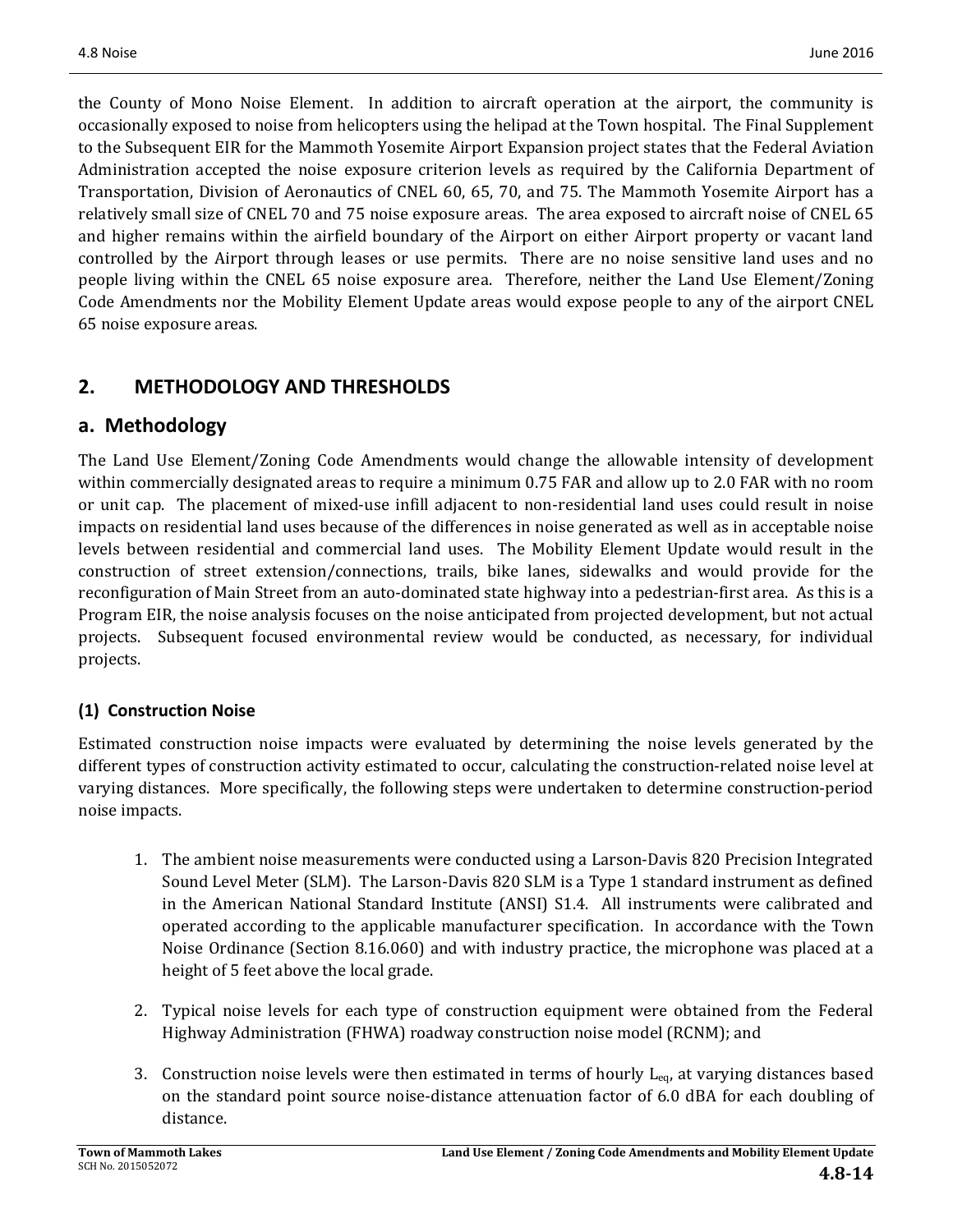## **(2) Off‐Site Roadway Noise**

Estimated roadway noise impacts have been evaluated using the Caltrans Technical Noise Supplement (TeNS) methodology based on the roadway traffic volume data provided in the Traffic Impact Study prepared for the Project. This methodology allows for the definition of roadway configurations, barrier information (if any), and receiver locations. Estimated roadway noise attributable to projected project development was calculated and compared to baseline noise levels that would occur under the "no project" condition. 

## **(3) Stationary Point‐Source Noise (Operation)**

Estimated stationary point-source noise impacts have been evaluated by identifying the noise levels generated by outdoor stationary noise sources such as rooftop mechanical equipment and loading dock activities, calculating the hourly  $L_{eq}$  noise level from each noise source at surrounding sensitive receiver property line locations, and comparing such noise levels to existing ambient noise levels. More specifically, presumed ambient noise levels were applied to the analysis (see Table 4.8-1) to estimate outdoor stationary point-source noise impacts. It is assumed that outdoor mechanical equipment would be designed not to exceed the maximum allowable noise emissions required by the Chapter 8.16 of the Town Noise Ordinance.

## **(4) Groundborne Vibration (Construction and Operation)**

Projected groundborne vibration impacts were evaluated by identifying potential vibration sources, the distance between vibration sources and surrounding structure locations, estimating the maximum vibration level at vibration sensitive receptor locations, and making a significance determination based on the significance thresholds described below.

## **b. Thresholds of Significance**

For purposes of this EIR, the Town has utilized the checklist questions in Appendix G of the *CEQA Guidelines* as thresholds of significance to determine whether a project would have a significant environmental impact regarding noise. Based on the potential for noise impacts, the thresholds identified below are included for evaluation in this EIR. The Project would result in a significant impact with regard to noise if the Project would: 

- **NOISE-1** Expose persons to or generate noise levels in excess of standards established in the local general plan or noise ordinance (i.e., create noise levels in excess of 75 dBA  $L_{eq}$  during construction between the hours of  $7:00$  a.m. to  $8:00$  p.m. daily, except Sundays and legal holidays, for single-family residential uses; or create noise levels in excess of 80 dBA  $L_{eq}$ during construction between the hours of  $7:00$  a.m. to  $8:00$  p.m. daily, except Sundays and legal holidays, for multi-family residential uses).
- **NOISE-2** Create a substantial permanent increase in ambient noise levels in the project vicinity above existing levels without the project.
- **NOISE-3** Create a substantial temporary or periodic increase in ambient noise levels in the project vicinity above existing levels without the project.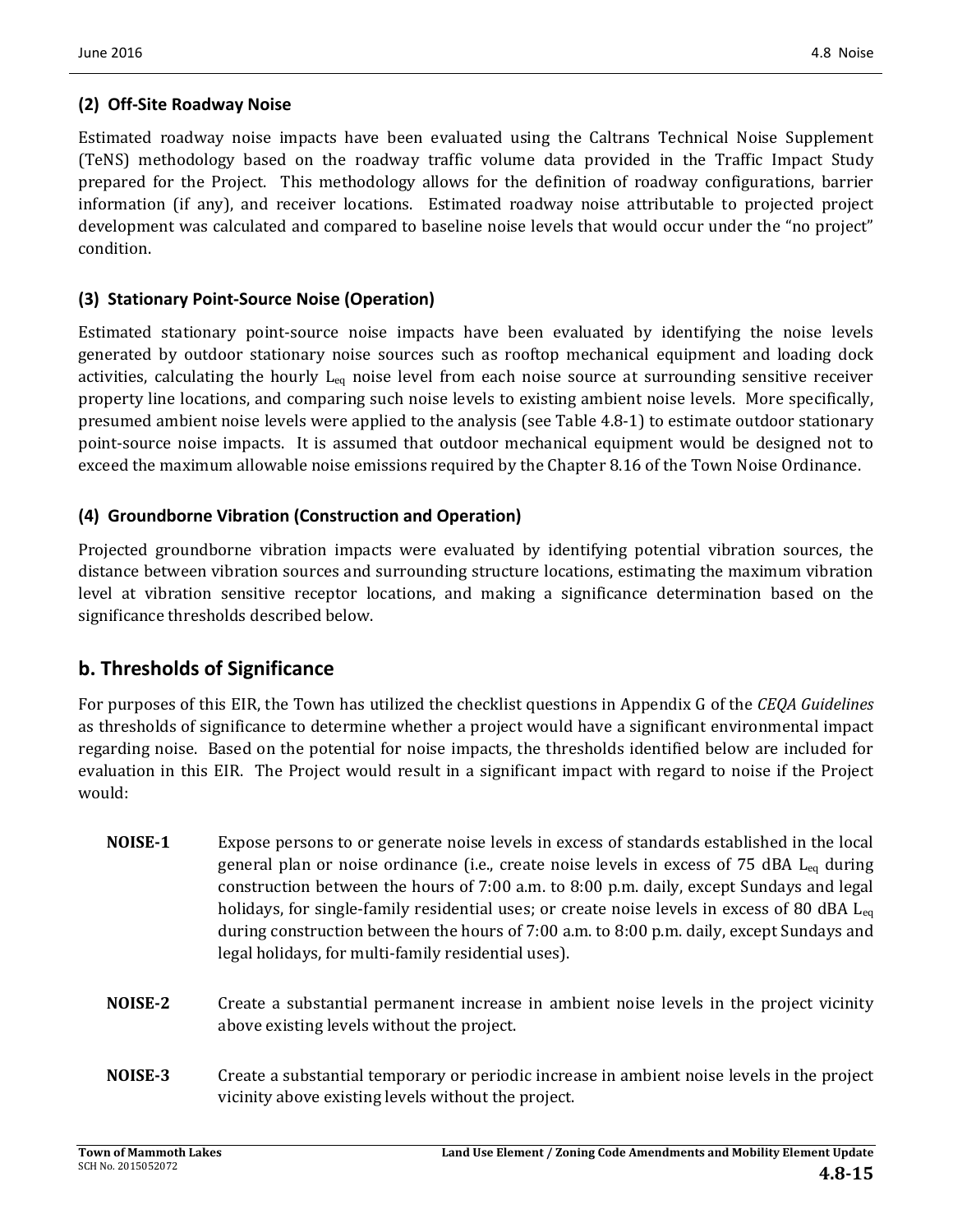**NOISE-4** Expose persons to or generate excessive groundborne vibration or groundborne noise levels (i.e., generate groundborne vibration levels equivalent to or exceeding the perception threshold of 0.04 inches per second PPV at any off-site sensitive uses).

The Town of Mammoth Lakes Noise Ordinance is used to quantitatively evaluate the estimated noise impacts from construction and operation of the Project. The Project would have a significant impact on noise levels and/or sensitive receptors with regards to operational noise under NOISE-2 if the following would occur:

- Cause ambient noise levels from traffic to increase by 5 dBA CNEL or more in areas that would exceed the Town Exterior Noise Ordinance Standards.<sup>10</sup>
- Result in noise levels at off-site sensitive receptors to exceed the presumed ambient noise levels indicated in Table 4.8-1 (if the exterior ambient noise level exceeds the permissible level within the noise limit category, the allowable noise exposure standard is increased in five (5) dBA increments in each category as appropriate to encompass or reflect the ambient noise level).

The Project would have a significant impact on noise levels and/or sensitive receptors with regards to construction noise under NOISE-3 if the following would occur:

■ Result in noise levels at off-site sensitive receptors to exceed the presumed ambient noise levels indicated in Table 4.8-2 as codified June 2016 (if the exterior ambient noise level exceeds the permissible level within the noise limit category, the allowable noise exposure standard is increased in five (5) dBA increments in each category as appropriate to encompass or reflect the ambient noise level). 

As indicated in Chapter 6.0, *Other Mandatory CEQA Considerations*, of this EIR, airport noise is not evaluated since the proposed Land Use Element/Zoning Code Amendments would not be located within the vicinity of the airport. In addition, airport noise impacts would not be pertinent to the proposed Mobility Element Update because the latter does not affect the location of occupied structures, such as residences or businesses. In addition, the proposed amendments regarding People At One Time (PAOT), Community Business Incentives Zoning (CBIZ) and Transfer Development Rights (TDRs) do not result in changes in the noise environment and therefore, are not evaluated in this analysis.

## **c. Applicable General Plan Goals/Policies and Adopted Mitigation Measures**

This section provides the applicable General Plan goals and policies as well as measures from the adopted Mitigation Monitoring and Reporting Program (MMRP) from the Trails System Master Plan.

## **Community Design Element**

 

The Community Design Element of the 2007 General Plan contains a section entitled Quiet Community. Applicable goals/policies include the following:

 $^{10}$  The Town does not have a noise threshold for traffic noise impacts. Thus, a threshold of an increase in 5 dBA CNEL or more is utilized as a threshold, as this increase would represent a perceivable increase to humans over the existing ambient noise level.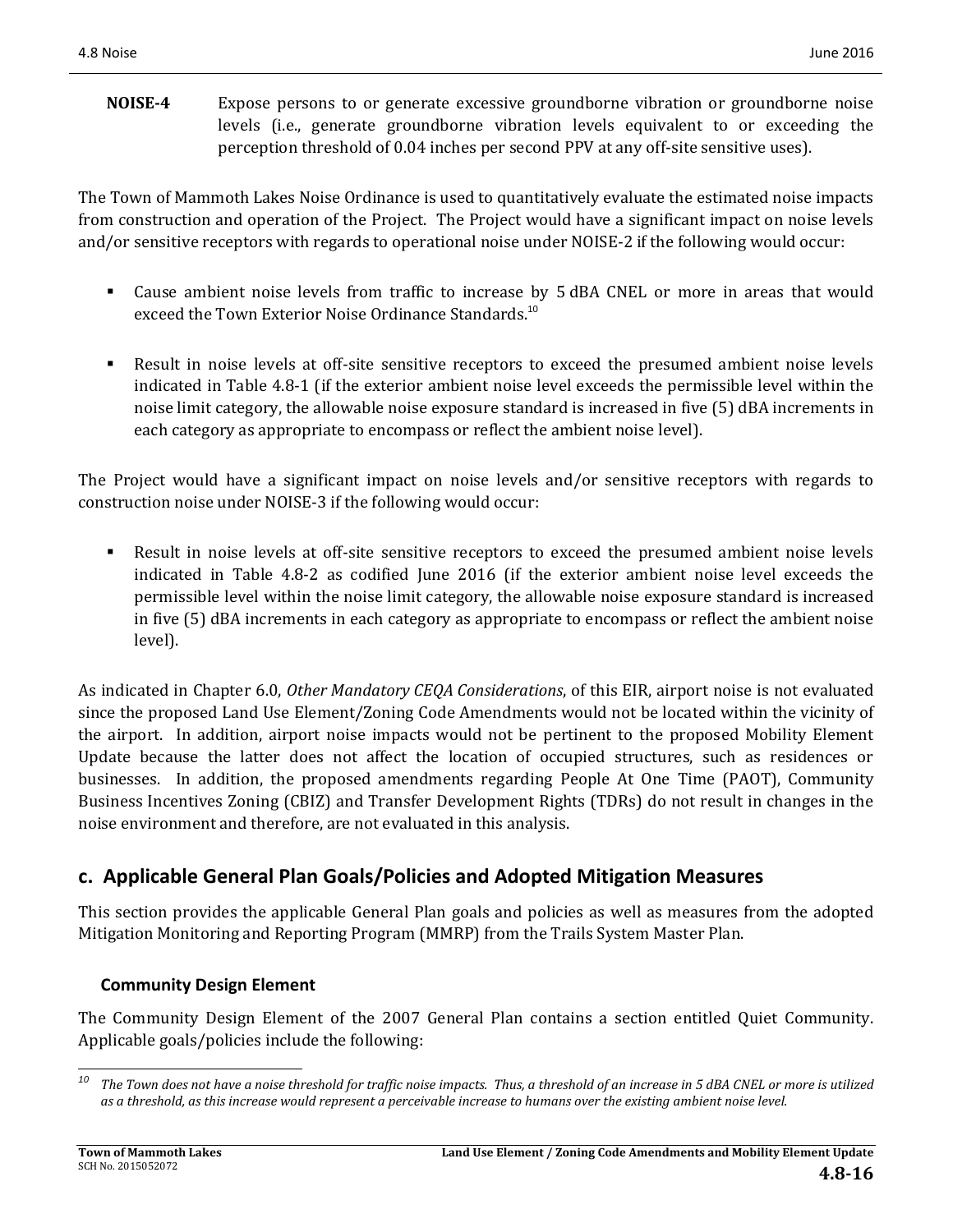Goal C.6: Enhance community character by minimizing noise.

- Policy C.6.A.: Minimize community exposure to noise by ensuring compatible land uses around noise sources.
- **Policy** C.6.B: Allow development only if consistent with the Noise Element and the policies of this Element. Measure noise use for establishing compatibility in dBA CNEL and based on worst-case noise levels, either existing or future, with future noise levels to be predicted based on projected 2025 levels.
- Policy C.6.C: Development of noise-sensitive land uses shall not be permitted in areas where the noise level from existing stationary noise sources exceeds the noise level standards described in the Noise Element.
- **Policy C.6.D:** Require development to mitigate exterior noise to "normally acceptable" levels in outdoor areas.
- Policy C.6.E: Address noise issues through the planning and permitting process.
- Policy C.6.F: Require mitigation of all significant noise impacts as a condition of project approval.
- Policy C.6.G: Require preparation of a noise analysis or acoustical study, which is to include recommendations for mitigation, for all proposed projects that may result in potentially significant noise impacts.

### **Mitigation Monitoring and Reporting Program**

The Mitigation Monitoring and Reporting Program (MMRP) for the Town of Mammoth General Plan does not include mitigation measures applicable to noise. However, the adopted MMRP for the TSMP contains the following mitigation measures that are applicable to noise:

- **TSMM4.J-1.A:** Engine idling from construction equipment such as bulldozers and haul trucks shall be limited, to the extent feasible.
- **TSMM4.J-1.B:** The construction staging areas shall be located as far as feasible from sensitive receptors.

### **TSMM4.J-1.C:** All construction activities shall comply with the Town's Noise Ordinance.

## **3. ENVIRONMENTAL IMPACTS**

The analysis of estimated noise impacts below applies to all future development associated with the Land Use Element/Zoning Code Amendments and/or Mobility Element Update, unless stated otherwise.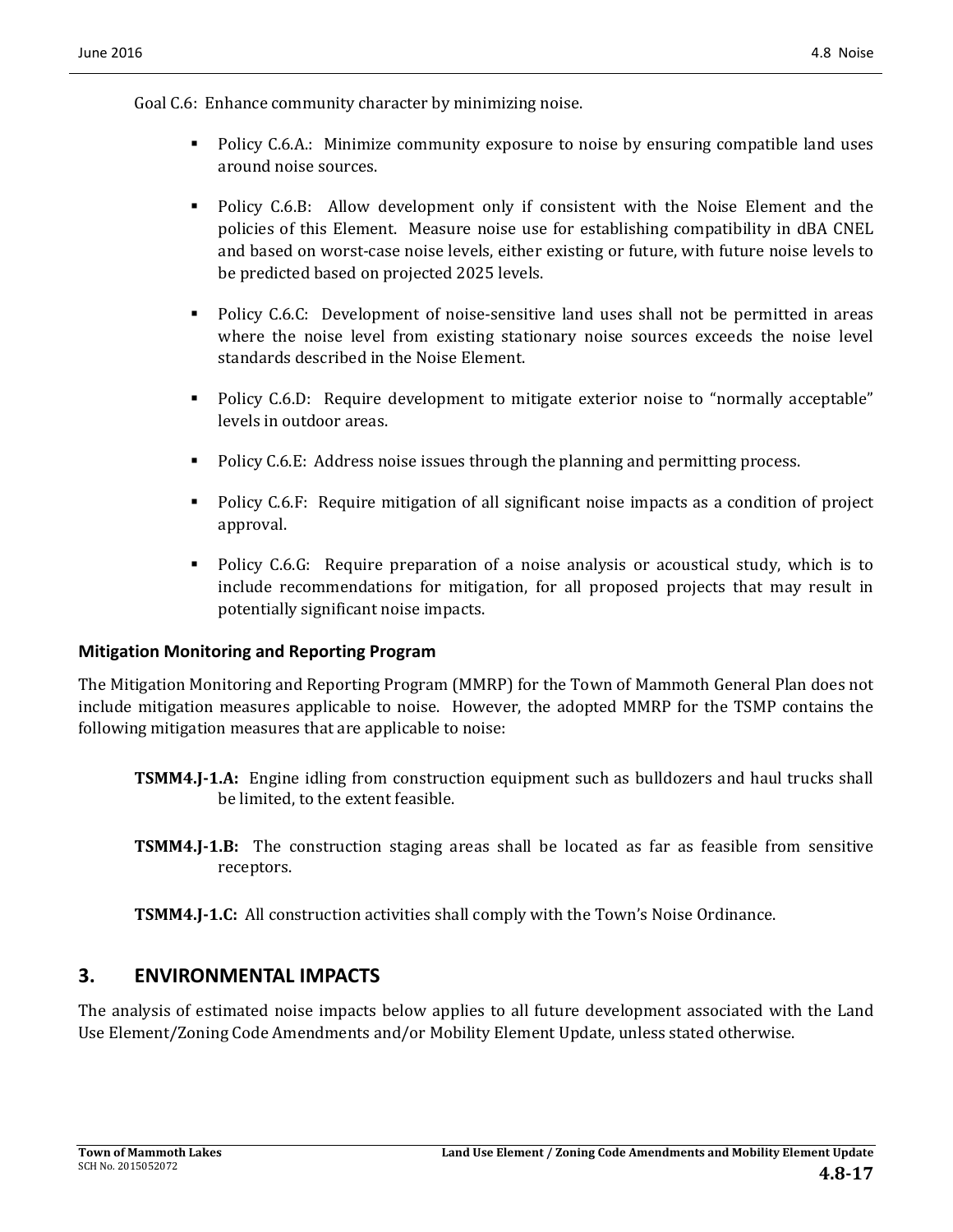**Threshold NOISE-1:** The project would result in a significant impact if it would expose persons to or generate noise levels in excess of standards established in the local general plan or noise ordinance, or applicable standards of other agencies (i.e., create noise levels in excess of 75 dBA  $L_{eq}$  during construction between the hours of  $7:00$  a.m. to  $8:00$  p.m. daily, except Sundays and legal holidays, for single-family residential uses; or create noise levels in excess of 80 dBA L<sub>eq</sub> during construction between the hours of 7:00 a.m. to 8:00 p.m. daily, except Sundays and legal holidays, for multi-family residential uses).

**Impact Statement NOISE‐1:** *Construction activities associated with implementation of the Land Use Element/Zoning Code Amendments and/or Mobility Element Update would comply with the daytime hours specified in the Town's Noise Ordinance. However, construction noise levels could temporarily exceed the noise limits in the Town's Noise Ordinance resulting in potentially significant short‐term impacts to sensitive receptors. With incorporation of previously adopted mitigation measures and MM AES‐1, temporary noise impacts to sensitive receptors would be reduced to less than significant.* 

The Land Use Element/Zoning Code Amendments could result in an increase in intensity of development within the commercially designated areas of the Town. The Mobility Element Update would result in complete streets through the construction of street extension/connections, and multi-modal transportation network through the development of tails, bike lanes, and sidewalks. In addition, the Mobility Element Update would allow for the reconfiguration of Main Street from an auto-dominated state highway into a pedestrian-first area. Future development within commercial zones along Main Street and Old Mammoth Road would be infill development. The placement of residential infill adjacent to non-residential land uses could result in noise impacts on residential land uses because of the differences of the allowable maximum exterior noise levels between residential and commercial land uses. The timing of the construction activities of individual projects associated with the Land Use Element/Zoning Code Amendments and/or the Mobility Element Update cannot be determined at this time. Construction of individual projects would occur as property owners decide that development is warranted based in large part on the market. The duration of construction is dependent on individual project types. As this is a Program EIR, the noise analysis is general and individual projects would be required to undergo separate environmental review under CEQA and the Town's review process.

In general, noise from construction activities would be generated by vehicles and equipment involved during various stages of construction operations: demolition, grading, building construction, and paving. The temporary noise levels created by construction equipment would vary depending on factors such as the type of equipment, the specific model, the operation being performed and the condition of the equipment. Construction noise associated with the potential construction activities was analyzed using typical construction equipment (dozers, tractors, loaders, pavers, trenchers, forklifts, etc.), and typical construction phasing. Trucks would also be used to deliver equipment and building materials, and to haul away landscape and construction debris. This equipment would generate both steady-state and episodic noise that could be heard both on and off the construction sites.

Individual pieces of construction equipment that would likely be used for construction produce maximum noise levels of 77 dBA to 85 dBA at a reference distance of 50 feet from the noise source, as shown in **Table 4.8-4**, *Construction Equipment Noise Levels*, below. These maximum noise levels would occur when equipment is operating under full power conditions. However, equipment used on construction sites often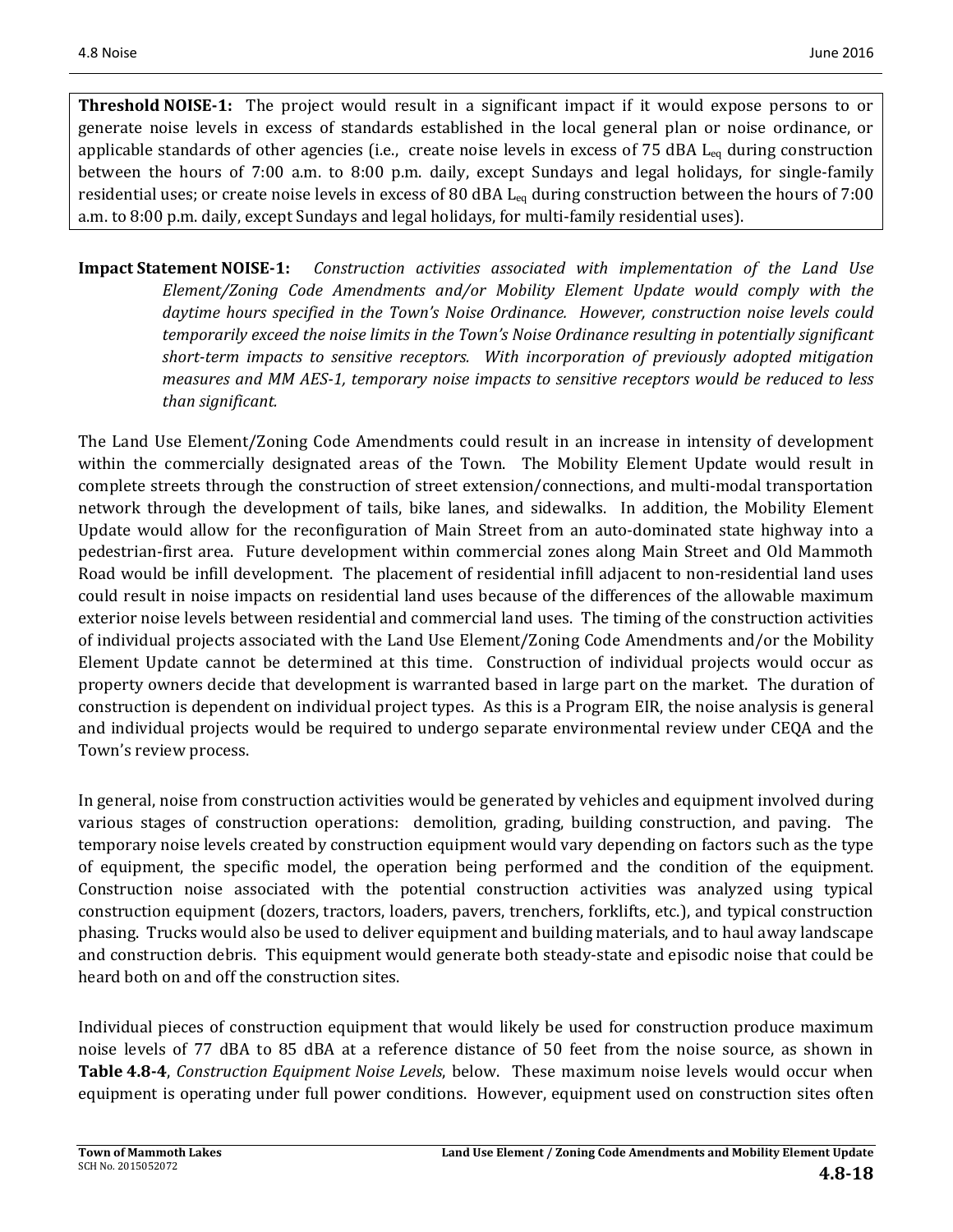#### **Maximum Noise Levels Generated by Typical Construction Equipment**

|                          | <b>Maximum Sound Levels</b> |         |                                          |          |  |  |
|--------------------------|-----------------------------|---------|------------------------------------------|----------|--|--|
|                          |                             |         | at Indicated Distance (dBA) <sup>a</sup> |          |  |  |
| <b>Type of Equipment</b> | 25 feet                     | 50 feet | <b>100 feet</b>                          | 200 feet |  |  |
| Air Compressor           | 84                          | 78      | 72                                       | 66       |  |  |
| Backhoe                  | 84                          | 78      | 72                                       | 66       |  |  |
| Concrete Mixer           | 85                          | 79      | 73                                       | 67       |  |  |
| Crane, Mobile            | 87                          | 81      | 75                                       | 69       |  |  |
| Dozer                    | 88                          | 82      | 76                                       | 70       |  |  |
| Grader                   | 91                          | 85      | 79                                       | 73       |  |  |
| Jack Hammer              | 95                          | 89      | 83                                       | 77       |  |  |
| Loader                   | 85                          | 79      | 73                                       | 67       |  |  |
| Paver                    | 83                          | 77      | 71                                       | 65       |  |  |
| Pneumatic Tool           | 91                          | 85      | 79                                       | 73       |  |  |
| Pump                     | 87                          | 81      | 75                                       | 69       |  |  |
| Roller                   | 86                          | 80      | 74                                       | 68       |  |  |
| Saw (concrete)           | 96                          | 90      | 84                                       | 78       |  |  |
| Scraper                  | 90                          | 84      | 78                                       | 72       |  |  |
| Truck                    | 82                          | 76      | 70                                       | 64       |  |  |
| Minimum Sound Level      | 82                          | 76      | 70                                       | 64       |  |  |
| Maximum Sound Level      | 96                          | 90      | 84                                       | 78       |  |  |

Sound levels at 25 feet, 100 feet and 200 feet are calculated based on reference noise levels at 50 feet. Calculation assumes a drop-off rate of 6-dB per doubling of distance, which is appropriate for use in characterizing point-source (such as *construction equipment) sound attenuation over a hard surface propagation path.*

*Source: FHWA Roadway Construction Noise Model User's Guide, Table 1, 2006; and ESA PCR, 2016.*

operates under less than full power condition, or partial power. To more accurately characterize construction-period noise levels, the average  $(L_{eq})$  noise level associated with each construction stage is provided in **Table 4.8‐5**, *Construction Noise Levels (Leq) by Distance and Construction Stage*, below. These average noise levels are based on the quantity, type, and usage factors for each type of equipment that would likely be used during each construction stage, and is typically attributable to multiple pieces of equipment operating simultaneously.

Table 4.8-5 provides the estimated worst-case construction noise levels at potential nearby noise sensitive receptors from a construction site. The estimated noise levels represent a conservative scenario because construction activities are analyzed as if occurring along the perimeter of the construction area; whereas, construction would typically occur throughout the site, farther away from noise-sensitive receptors. As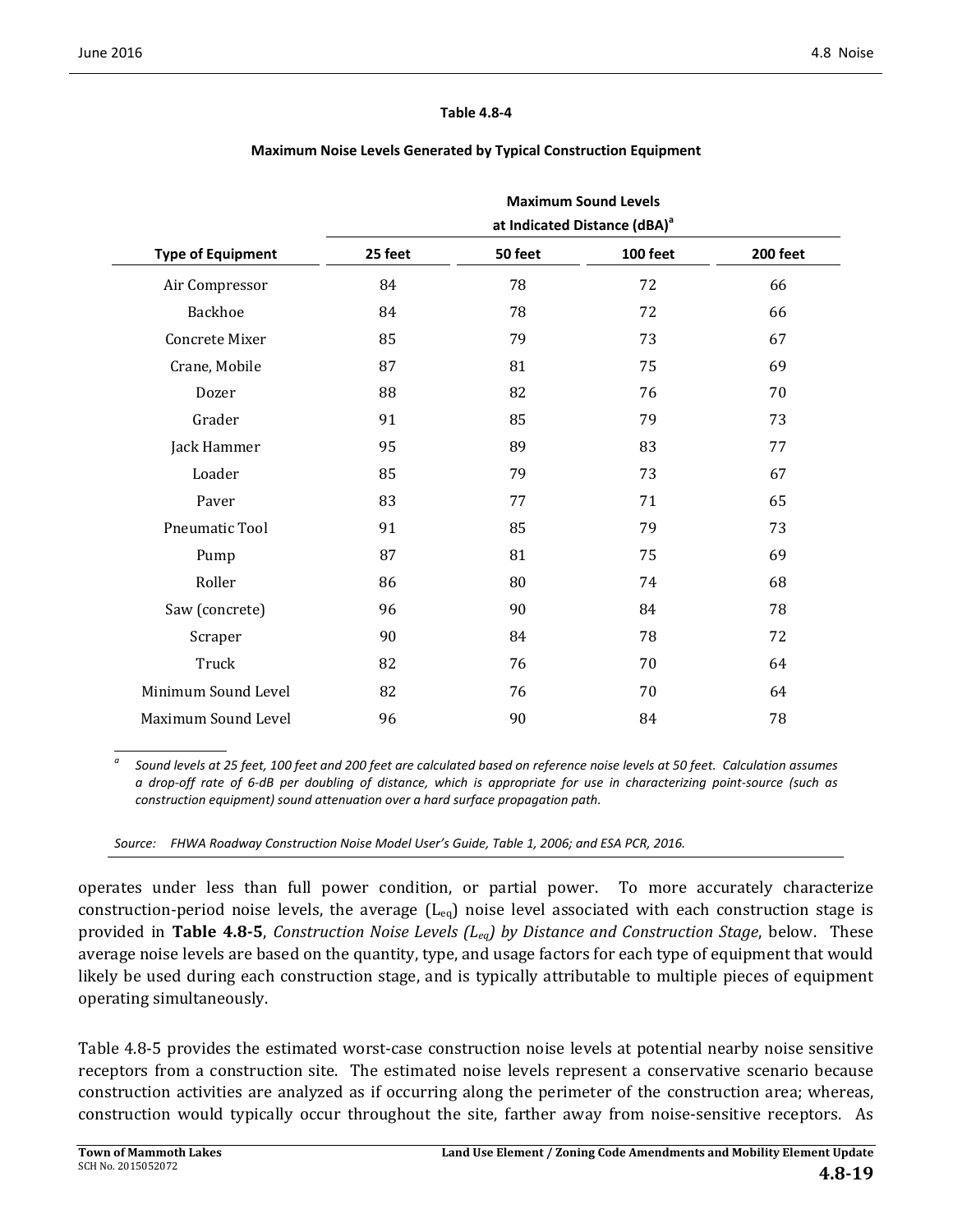|                            | Sound Level in dBA $(L_{eq})$ at Indicated Distance |         |          |                 |                 |  |
|----------------------------|-----------------------------------------------------|---------|----------|-----------------|-----------------|--|
| <b>Construction Stage</b>  | 25 Feet                                             | 50 Feet | 100 Feet | <b>200 Feet</b> | <b>400 Feet</b> |  |
| Site Preparation / Grading | 92                                                  | 86      | 80       | 74              | 68              |  |
| <b>Foundations</b>         | 83                                                  | 77      | 71       | 65              | 59              |  |
| Structural                 | 89                                                  | 83      | 77       | 71              | 65              |  |
| Finishing                  | 92                                                  | 86      | 80       | 74              | 68              |  |

#### **Construction Average Leq Noise Levels by Distance and Construction Stage**

Assumes a hard surface propagation path drop-off rate of 6-dB per doubling of distance (Sound Level at distance X = Sound level at 50 ft - 20LOG  $(x/50)$ ), which is appropriate for use in characterizing point-source (such as construction equipment) *sound attenuation.* 

*Source: EPA, Noise from Construction Equipment and Operations, Building Equipment and Home Appliances, PB 206717, 1971; and ESA PCR, 2016.*

shown in Table 4.8-5, the average temporary construction-period (i.e., various construction stages) noise is expected to range from 71 dBA to 80 dBA at 100 feet and from 65 dBA to 74 dBA at 200 feet from a construction site. If multi-family residential uses would be located within 100 feet from a proposed construction site, construction noise levels would exceed the significance threshold of 80 dBA,  $L_{eq}$ . If single family residential uses would be located within 200 feet from a proposed construction site, construction noise levels would exceed the significance threshold of 75 dBA,  $L_{eq}$ .

Construction activities would occur during daytime hours only as described by Section 8.16.090 of the Town Noise Ordinance. However, without incorporation of mitigation measures, the estimated constructionperiod temporary noise levels could exceed 75 dBA at single-family residential uses located within 200 feet from a construction site and 80 dBA at multi-family residential uses located within 100 feet from a construction site. This is considered a short-term potentially significant impact. However, with implementation of the mitigation measures identified above, under Section c. Applicable General Plan Goals/Policies and Adopted Mitigation Measures, and MM AES-1, temporary construction noise impacts to sensitive receptors would be less than significant.

## **Mitigation Measures**

As discussed above, construction activities associated with implementation of the Land Use Element/Zoning Code Amendments and/or Mobility Element Update could result in temporary significant noise impacts to sensitive receptors that exceed regulatory standards. Therefore, the following mitigation measure from 4.1 Aesthetics is recommended, in addition to TSMM 4.J-1A through 4.J-CC to further reduce temporary construction noise impacts.

**MM AES-1:** Construction equipment staging areas shall use appropriate screening (i.e., temporary fencing with opaque material) to buffer views of construction equipment and material from public and sensitive viewers (e.g., residents and motorists/bicyclists/pedestrians), when feasible. Staging locations shall be indicated on the project Building Permit and Grading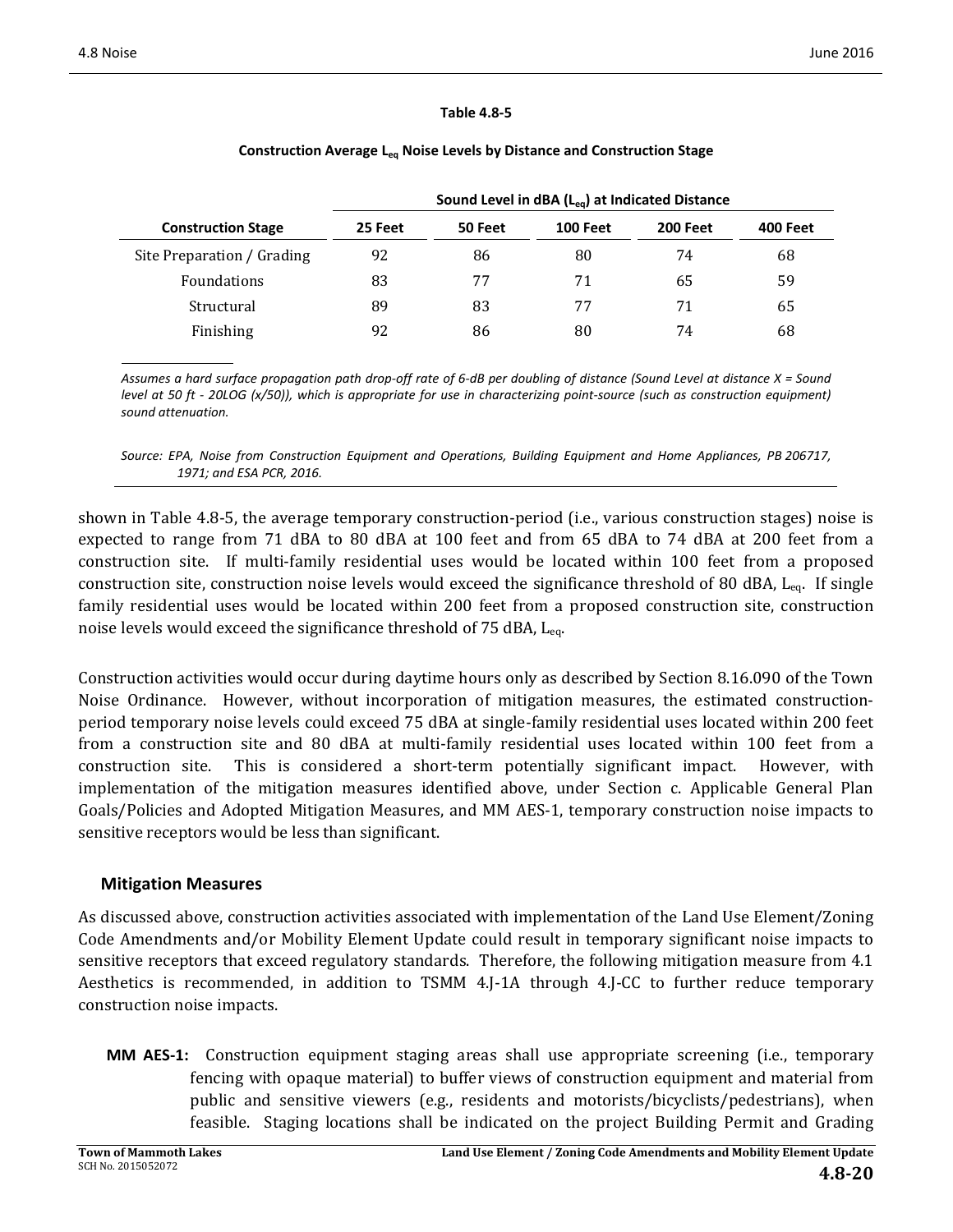Plans and shall be subject to review by the Town of Mammoth Lakes Community and Economic Development Director in accordance with the Municipal Code requirements.

**Threshold NOISE-2:** The project would have a significant impact if the project would create a substantial permanent increase in ambient noise levels in the project vicinity above existing levels without the project.

*Impact Statement NOISE‐2: Implementation of the Land Use Element/Zoning Code Amendments and/or Mobility Element Update improvements would not create a substantial permanent increase in* traffic noise levels or stationary source noise levels at off-site noise-sensitive uses in excess of the *applicable thresholds. Therefore, impacts would be less than significant.* 

## **(a) Roadway Noise**

The Mobility Element Update would provide for the increase in traffic that would occur over time as the Town reaches buildout and would alter traffic patterns through the implementation of the complete street network. Estimated future roadway noise levels were calculated along various arterial segments in the Project Area. Roadway noise attributable to potential development was calculated using the traffic noise model previously described and was compared to baseline noise levels that would occur under the "No Project" condition. The following four scenarios were analyzed to determine off-site traffic noise impacts from implementation of the Land Use Element/Zoning Code Amendments and/or Mobility Element Update:

- Scenario  $3$  General Plan Buildout with Existing Roadway Network
- Scenario 4 General Plan Buildout with Mobility Element Update
- Scenario 5 Land Use Element/Zoning Code Amendments with Existing Roadway Network
- Scenario 6 Land Use Element/Zoning Code Amendments with Mobility Element Update

Estimated traffic noise impacts are shown in **Table 4.8‐6**, *Off‐Site Traffic Noise Impacts.* As indicated, the maximum increase in future traffic noise levels over existing traffic noise levels would be up to 7.4 dBA, CNEL, which would occur along Fairway Drive, south of Old Mammoth Road under all four scenarios. This permanent increase in sound level would exceed the threshold of a 5 dBA CNEL. The Snowcreek Golf Course is located on the west side of Fairway Drive south of Old Mammoth Road and vacant land zoned as resort land use is located on the east side of Fairway Drive south of Old Mammoth Road. Noise sensitive uses, such as residential uses, are not located along Fairway Drive, south of Old Mammoth Road. Residential uses are located at the southern end of Fairway Drive south of the intersection with Fairway Circle. Under the Snowcreek VIII, Snowcreek Master Plan Update – 2007 (2007 Snowcreek Master Plan), the vacant land use located on the east side of Fairway Drive is proposed for commercial/retail, hotel, club/office space, residential condominiums (single and multi-family units), and other recreational and commercial uses. The predicted roadway noise along Fairway Drive, south of Old Mammoth Road could potentially result in an increase of 5 dBA or more. However, as shown in Table  $4.8-6$ , the roadway noise level associated with implementation of the Land Use Element/Zoning Code Amendments and Mobility Element Update (Scenario 6) would be approximately 58.8 dBA, CNEL, which is less than 60 dBA. Similarly, the roadway noise level associated with implementation of the Mobility Element Update under 2007 General Plan buildout conditions (Scenario 4) would be approximately 58.9 dBA, CNEL, which is less than 60 dBA. The roadway noise level associated with implementation of the Land Use Element/Zoning Code Amendments under the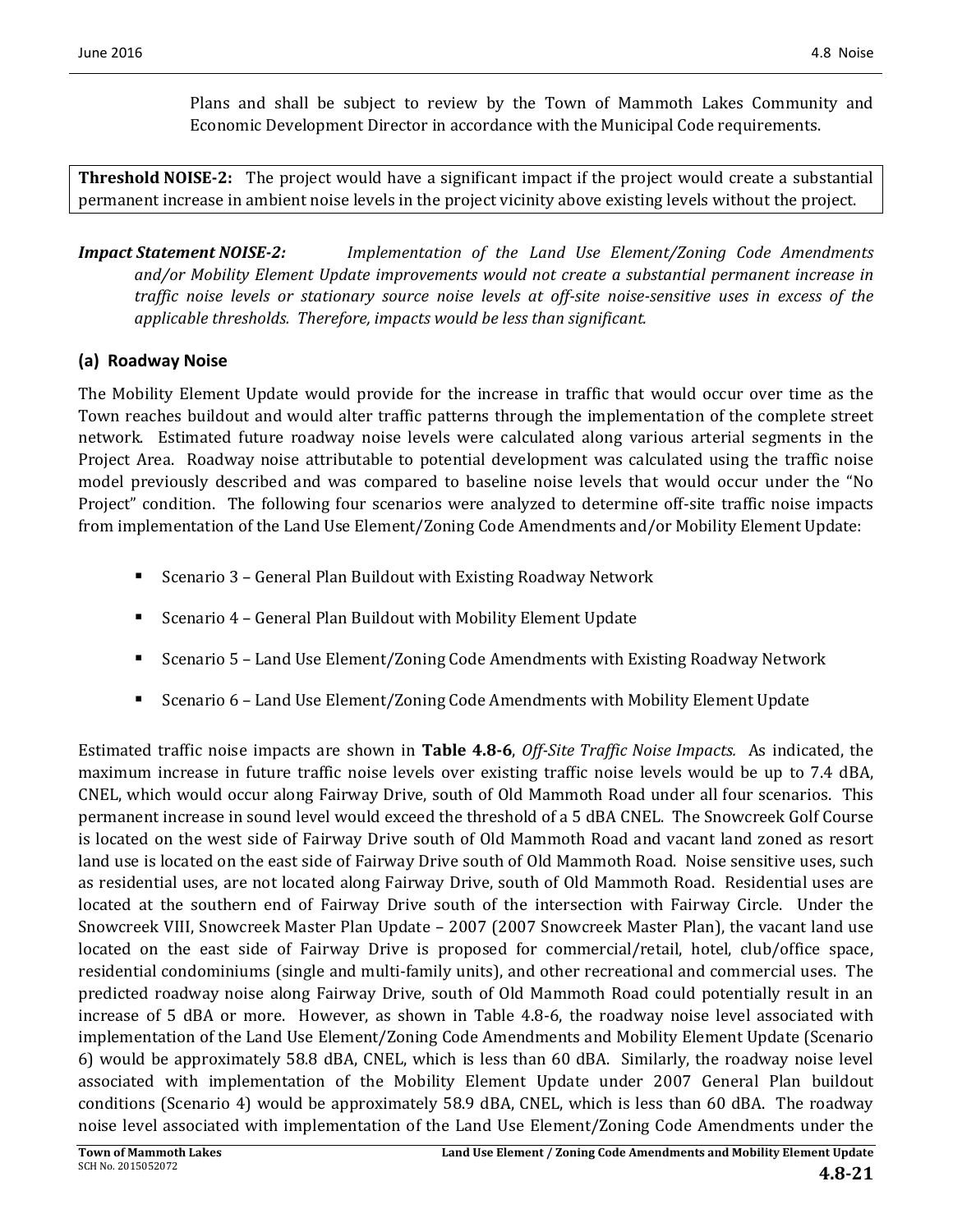#### **Off‐Site Traffic Noise Impacts**

#### **Traffic Noise Levels at 100 feet from Roadway Centerline, CNEL (dBA)**

| <b>Roadway Segment</b>                                              | Existing <sup>a</sup><br>(A) | <b>Scenario 3</b><br><b>General Plan</b><br><b>Buildout With</b><br><b>Existing Roadway</b><br>Network/<br><b>Scenario 3 Increase</b><br>(B) | Scenario 4<br><b>General Plan</b><br><b>Buildout With</b><br><b>Mobility</b><br><b>Element</b><br>Update/<br>Scenario 4<br>Increase<br>(C) | Scenario 5<br><b>Land Use</b><br><b>Element/Zoning</b><br>Code<br><b>Amendments</b><br><b>With Existing</b><br>Roadway<br>Network/<br><b>Scenario 5</b><br><b>Increase</b><br>(D) | Scenario 6<br>Use Element/<br><b>Zoning Code</b><br><b>Amendments With</b><br><b>Mobility Element</b><br>Update/<br><b>Scenario 6 Increase</b><br>(E) |
|---------------------------------------------------------------------|------------------------------|----------------------------------------------------------------------------------------------------------------------------------------------|--------------------------------------------------------------------------------------------------------------------------------------------|-----------------------------------------------------------------------------------------------------------------------------------------------------------------------------------|-------------------------------------------------------------------------------------------------------------------------------------------------------|
| <b>Main Street</b>                                                  |                              |                                                                                                                                              |                                                                                                                                            |                                                                                                                                                                                   |                                                                                                                                                       |
| <b>Between Minaret</b><br>Road and Mountain<br>Boulevard            | 64.2                         | 65.7/1.5                                                                                                                                     | 65.9/1.7                                                                                                                                   | 65.9/1.7                                                                                                                                                                          | 66.1/1.9                                                                                                                                              |
| Between Mountain<br><b>Boulevard and Post</b><br>Office             | 64.8                         | 65.5/0.7                                                                                                                                     | 66.6/1.2                                                                                                                                   | 65.8/1.0                                                                                                                                                                          | 66.4/1.6                                                                                                                                              |
| <b>Between Post</b><br>Office and Center<br>Street                  | 65.0                         | 65.4/0.4                                                                                                                                     | 66.0/1.0                                                                                                                                   | 65.8/0.8                                                                                                                                                                          | 66.7/1.7                                                                                                                                              |
| Between Center<br><b>Street and Forest</b><br>Trail                 | 64.9                         | 65.3/0.4                                                                                                                                     | 65.9/1.0                                                                                                                                   | 65.7/0.8                                                                                                                                                                          | 66.5/1.6                                                                                                                                              |
| <b>Between Forest</b><br><b>Trail and Laurel</b><br>Mountain Road   | 65.3                         | 65.8/0.5                                                                                                                                     | 66.2/0.9                                                                                                                                   | 66.2/0.9                                                                                                                                                                          | 66.8/1.5                                                                                                                                              |
| Between Laurel<br>Mountain Road and<br>Old Mammoth<br>Road          | 64.7                         | 65.2/0.5                                                                                                                                     | 65.6/0.9                                                                                                                                   | 65.4/0.7                                                                                                                                                                          | 66.0/1.3                                                                                                                                              |
| Between Old<br>Mammoth Road<br>and Sierra Park<br>Boulevard         | 61.7                         | 62.2/0.5                                                                                                                                     | 62.2/0.5                                                                                                                                   | 62.1/0.4                                                                                                                                                                          | 62.5/0.8                                                                                                                                              |
| <b>Between Sierra</b><br>Park Road<br>Boulevard and<br>Thompson Way | 61.6                         | 61.9/0.3                                                                                                                                     | 61.9/0.3                                                                                                                                   | 61.8/0.2                                                                                                                                                                          | 62.2/0.6                                                                                                                                              |
| <b>Old Mammoth Road</b>                                             |                              |                                                                                                                                              |                                                                                                                                            |                                                                                                                                                                                   |                                                                                                                                                       |
| Between Main<br><b>Street and Tavern</b><br>Road                    | 62.3                         | 62.8/0.5                                                                                                                                     | 62.9/0.6                                                                                                                                   | 63.3/1.0                                                                                                                                                                          | 63.5/1.2                                                                                                                                              |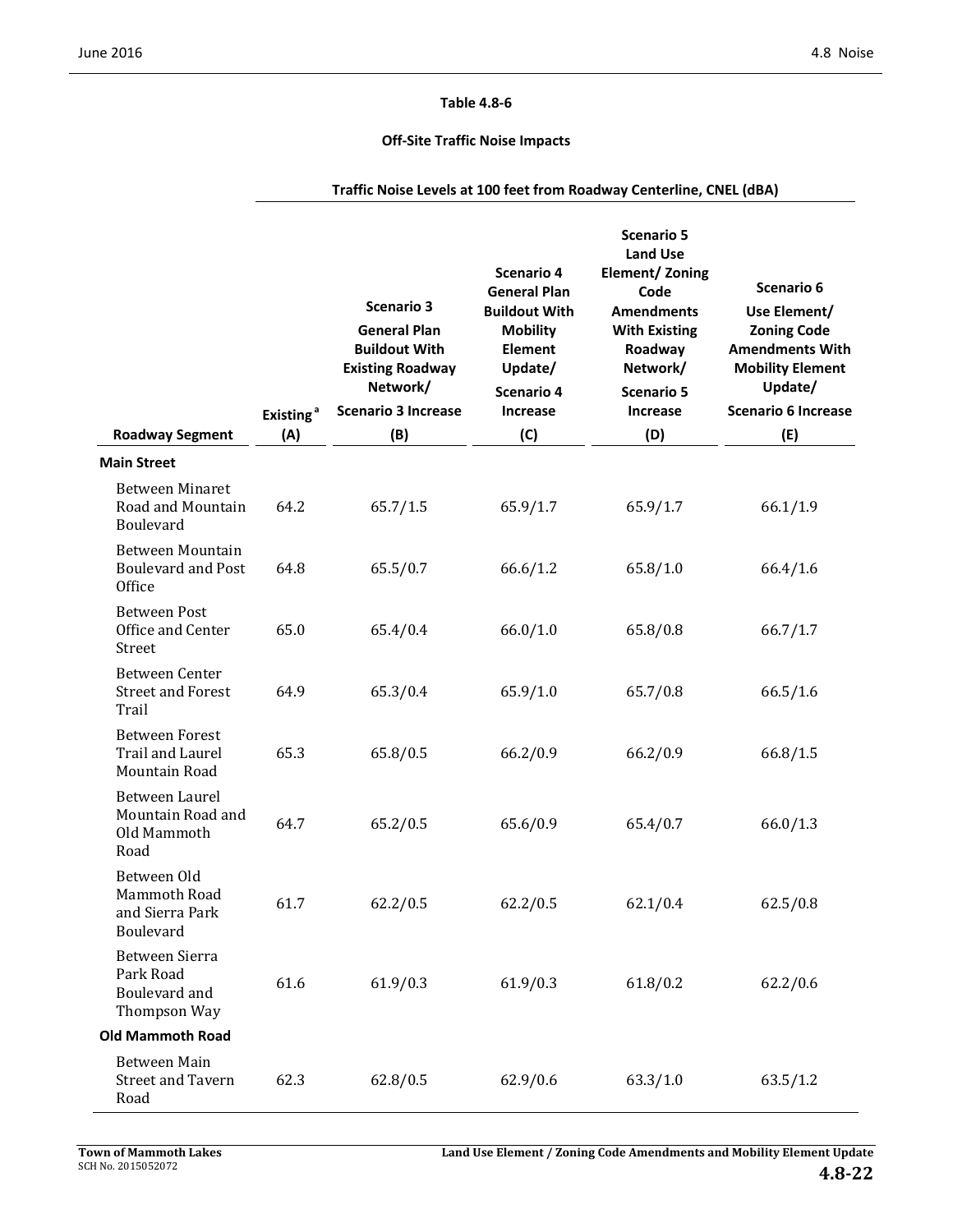#### **Table 4.8‐6 (Continued)**

#### **Off‐Site Traffic Noise Impacts**

#### **Traffic Noise Levels at 100 feet from Roadway Centerline, CNEL (dBA)**

| <b>Roadway Segment</b>                                     | Existing <sup>a</sup><br>(A) | <b>Scenario 3</b><br><b>General Plan</b><br><b>Buildout With</b><br><b>Existing Roadway</b><br>Network/<br><b>Scenario 3 Increase</b><br>(B) | Scenario 4<br><b>General Plan</b><br><b>Buildout With</b><br><b>Mobility</b><br><b>Element</b><br>Update/<br><b>Scenario 4</b><br><b>Increase</b><br>(C) | <b>Scenario 5</b><br><b>Land Use</b><br><b>Element/Zoning</b><br>Code<br><b>Amendments</b><br><b>With Existing</b><br>Roadway<br>Network/<br><b>Scenario 5</b><br>Increase<br>(D) | Scenario 6<br>Use Element/<br><b>Zoning Code</b><br><b>Amendments With</b><br><b>Mobility Element</b><br>Update/<br><b>Scenario 6 Increase</b><br>(E) |
|------------------------------------------------------------|------------------------------|----------------------------------------------------------------------------------------------------------------------------------------------|----------------------------------------------------------------------------------------------------------------------------------------------------------|-----------------------------------------------------------------------------------------------------------------------------------------------------------------------------------|-------------------------------------------------------------------------------------------------------------------------------------------------------|
| Between Tavern<br>Road and Sierra<br>Nevada Road           | 62.4                         | 63.0/0.6                                                                                                                                     | 62.8/0.5                                                                                                                                                 | 63.8/1.4                                                                                                                                                                          | 63.6/1.2                                                                                                                                              |
| Between Sierra<br>Nevada Road and<br>Meridian<br>Boulevard | 62.1                         | 62.8/0.7                                                                                                                                     | 62.4/0.3                                                                                                                                                 | 63.6/1.5                                                                                                                                                                          | 63.1/1.0                                                                                                                                              |
| Between Meridian<br>Boulevard and<br>Chateau Road          | 61.0                         | 62.1/1.1                                                                                                                                     | 61.5/0.5                                                                                                                                                 | 62.9/1.9                                                                                                                                                                          | 62.1/1.1                                                                                                                                              |
| Between Chateau<br>Road and Minaret<br>Road                | 58.7                         | 60.8/2.1                                                                                                                                     | 60.1/1.4                                                                                                                                                 | 61.3/2.5                                                                                                                                                                          | 60.5/1.8                                                                                                                                              |
| <b>Meridian Boulevard</b>                                  |                              |                                                                                                                                              |                                                                                                                                                          |                                                                                                                                                                                   |                                                                                                                                                       |
| <b>Between Minaret</b><br>Road and Old<br>Mammoth Road     | 63.5                         | 64.3/0.8                                                                                                                                     | 64.0/0.5                                                                                                                                                 | 64.7/1.2                                                                                                                                                                          | 64.1/0.6                                                                                                                                              |
| Between Old<br>Mammoth Road<br>and Sierra Park<br>Road     | 63.7                         | 64.1/0.4                                                                                                                                     | 63.9/0.2                                                                                                                                                 | 64.6/0.9                                                                                                                                                                          | 64.0/0.3                                                                                                                                              |
| <b>Minaret Road</b>                                        |                              |                                                                                                                                              |                                                                                                                                                          |                                                                                                                                                                                   |                                                                                                                                                       |
| <b>Between Forest</b><br>Trail and Lake<br>Mary Road       | 61.7                         | 62.5/0.8                                                                                                                                     | 62.6/0.9                                                                                                                                                 | 62.6/0.9                                                                                                                                                                          | 62.7/1.0                                                                                                                                              |
| Between Lake<br>Mary Road and<br>Meridian<br>Boulevard     | 61.3                         | 63.1/1.8                                                                                                                                     | 62.7/1.4                                                                                                                                                 | 63.2/1.9                                                                                                                                                                          | 62.6/1.3                                                                                                                                              |
| Between Meridian<br>Boulevard and Old<br>Mammoth Road      | 58.4                         | 61.2/2.8                                                                                                                                     | 60.7/2.3                                                                                                                                                 | 61.2/2.8                                                                                                                                                                          | 60.5/2.1                                                                                                                                              |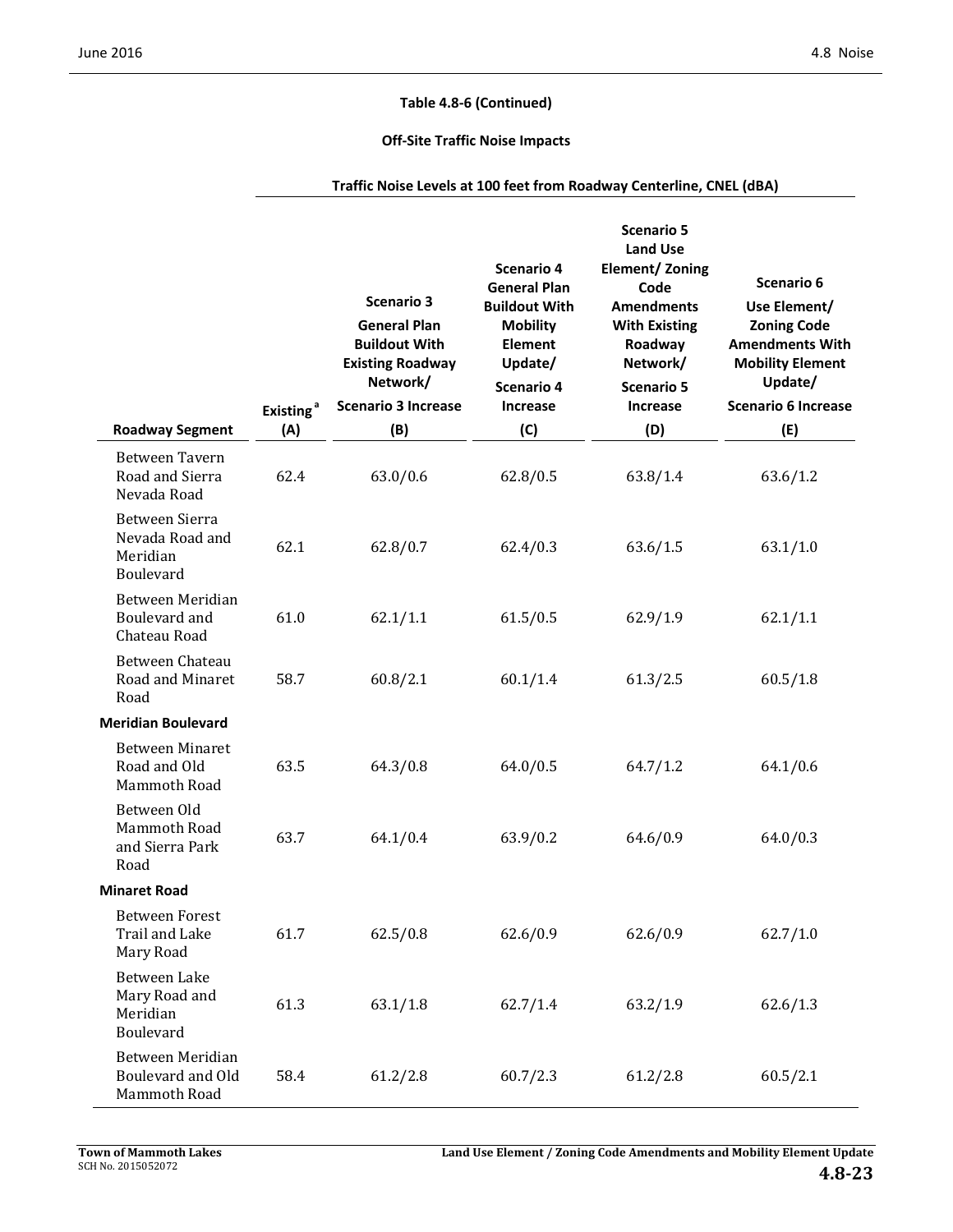#### **Table 4.8‐6 (Continued)**

#### **Off‐Site Traffic Noise Impacts**

#### **Traffic Noise Levels at 100 feet from Roadway Centerline, CNEL (dBA)**

|                                                     | Existing <sup>a</sup> | <b>Scenario 3</b><br><b>General Plan</b><br><b>Buildout With</b><br><b>Existing Roadway</b><br>Network/<br><b>Scenario 3 Increase</b> | Scenario 4<br><b>General Plan</b><br><b>Buildout With</b><br><b>Mobility</b><br><b>Element</b><br>Update/<br><b>Scenario 4</b><br>Increase | <b>Scenario 5</b><br><b>Land Use</b><br><b>Element/Zoning</b><br>Code<br><b>Amendments</b><br><b>With Existing</b><br>Roadway<br>Network/<br><b>Scenario 5</b><br>Increase | Scenario 6<br>Use Element/<br><b>Zoning Code</b><br><b>Amendments With</b><br><b>Mobility Element</b><br>Update/<br><b>Scenario 6 Increase</b> |
|-----------------------------------------------------|-----------------------|---------------------------------------------------------------------------------------------------------------------------------------|--------------------------------------------------------------------------------------------------------------------------------------------|----------------------------------------------------------------------------------------------------------------------------------------------------------------------------|------------------------------------------------------------------------------------------------------------------------------------------------|
| <b>Roadway Segment</b>                              | (A)                   | (B)                                                                                                                                   | (C)                                                                                                                                        | (D)                                                                                                                                                                        | (E)                                                                                                                                            |
| <b>Lake Mary Road</b>                               |                       |                                                                                                                                       |                                                                                                                                            |                                                                                                                                                                            |                                                                                                                                                |
| West of Minaret<br>Road                             | 62.5                  | 65.5/3.0                                                                                                                              | 65.3/2.8                                                                                                                                   | 65.6/3.1                                                                                                                                                                   | 65.5/3.0                                                                                                                                       |
| <b>Fairway Drive</b>                                |                       |                                                                                                                                       |                                                                                                                                            |                                                                                                                                                                            |                                                                                                                                                |
| South of Old<br>Mammoth Road                        | 52.7                  | 60.0/7.3                                                                                                                              | 58.9/6.2                                                                                                                                   | 60.1/7.4 $b$                                                                                                                                                               | 58.8/6.1                                                                                                                                       |
| <b>Mountain Boulevard</b>                           |                       |                                                                                                                                       |                                                                                                                                            |                                                                                                                                                                            |                                                                                                                                                |
| North of Main<br>Street                             | 52.1                  | 57.7/3.6                                                                                                                              | 56.0/3.9                                                                                                                                   | 53.8/1.7                                                                                                                                                                   | 53.9/1.8                                                                                                                                       |
| South of Main<br>Street                             | 50.8                  | 53.6/2.8                                                                                                                              | 53.6/2.8                                                                                                                                   | 52.6/1.8                                                                                                                                                                   | 52.8/2.0                                                                                                                                       |
| <b>Tavern Road</b>                                  |                       |                                                                                                                                       |                                                                                                                                            |                                                                                                                                                                            |                                                                                                                                                |
| West of Old<br>Mammoth Road                         | 51.8                  | 53.4/1.6                                                                                                                              | 52.3/0.5                                                                                                                                   | 55.0/3.2                                                                                                                                                                   | 54.6/2.8                                                                                                                                       |
| East of Old<br>Mammoth Road                         | 49.9                  | $49.6/-0.3$                                                                                                                           | 50.3/0.4                                                                                                                                   | 51.3/1.4                                                                                                                                                                   | 51.1/1.2                                                                                                                                       |
| Sierra Park Road                                    |                       |                                                                                                                                       |                                                                                                                                            |                                                                                                                                                                            |                                                                                                                                                |
| Between Main<br>Street and<br>meridian<br>Boulevard | 55.1                  | 56.2/1.1                                                                                                                              | 56.0/0.9                                                                                                                                   | 56.5/1.4                                                                                                                                                                   | 56.1/1.0                                                                                                                                       |
| Sierra Nevada Road                                  |                       |                                                                                                                                       |                                                                                                                                            |                                                                                                                                                                            |                                                                                                                                                |
| East of Old<br>Mammoth Road                         | 52.3                  | 53.5/1.2                                                                                                                              | 53.3/1.0                                                                                                                                   | 53.5/1.2                                                                                                                                                                   | 53.5/1.2                                                                                                                                       |
| West of Old<br>Mammoth Road                         | 54.7                  | 55.8/1.1                                                                                                                              | 55.6/0.9                                                                                                                                   | 56.0/1.3                                                                                                                                                                   | 56.0/1.3                                                                                                                                       |
| <b>Chateau Road</b>                                 |                       |                                                                                                                                       |                                                                                                                                            |                                                                                                                                                                            |                                                                                                                                                |
| East of Old<br>Mammoth Road                         | 52.3                  | 55.7/3.4                                                                                                                              | 55.5/3.2                                                                                                                                   | 55.6/3.3                                                                                                                                                                   | 55.1/2.8                                                                                                                                       |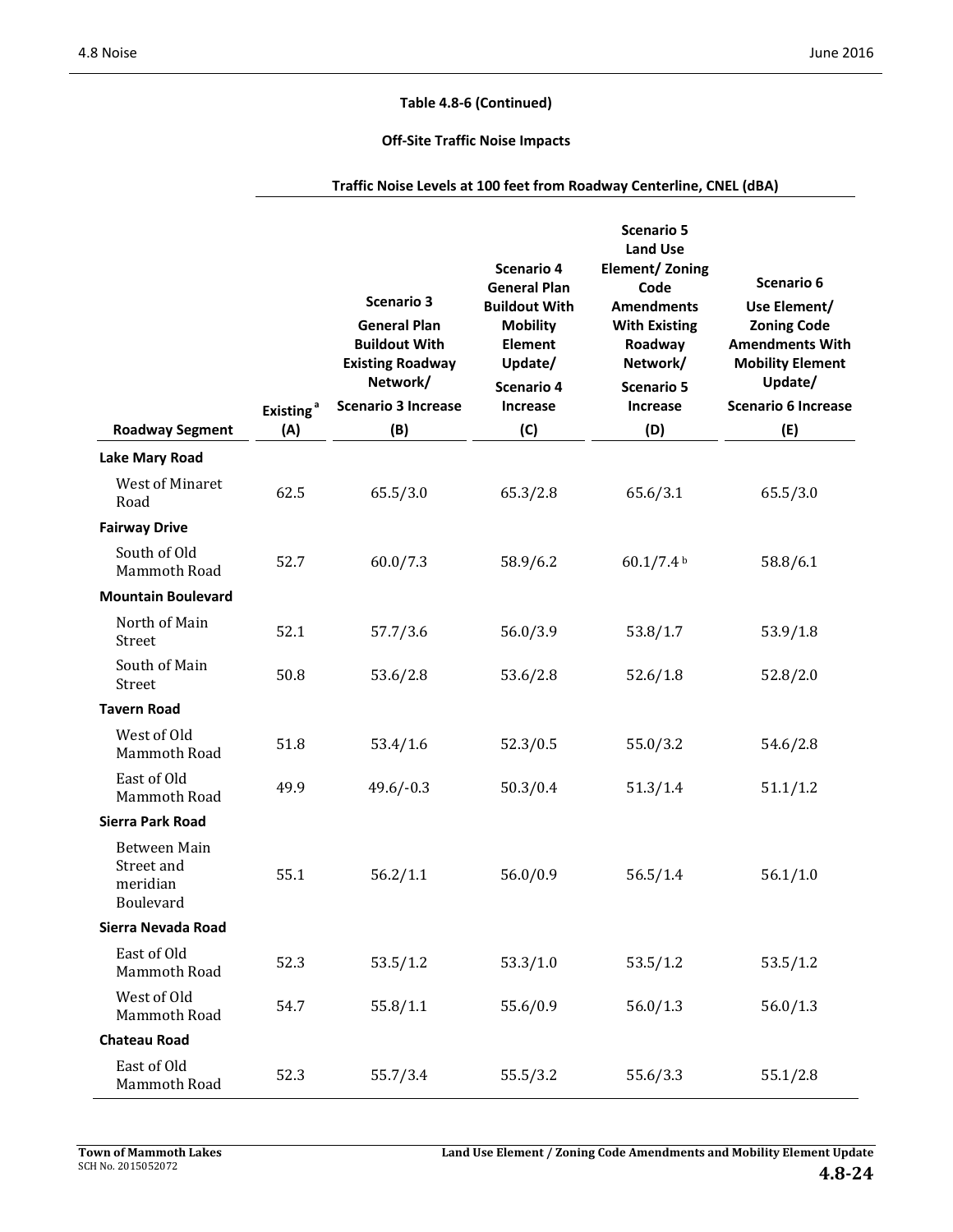### **Table 4.8‐6 (Continued)**

#### **Off‐Site Traffic Noise Impacts**

#### **Traffic Noise Levels at 100 feet from Roadway Centerline, CNEL (dBA)**

|                             | Existing <sup>a</sup> | <b>Scenario 3</b><br><b>General Plan</b><br><b>Buildout With</b><br><b>Existing Roadway</b><br>Network/<br><b>Scenario 3 Increase</b> | Scenario 4<br><b>General Plan</b><br><b>Buildout With</b><br><b>Mobility</b><br><b>Element</b><br>Update/<br>Scenario 4<br><b>Increase</b> | <b>Scenario 5</b><br><b>Land Use</b><br>Element/Zoning<br>Code<br><b>Amendments</b><br><b>With Existing</b><br>Roadway<br>Network/<br><b>Scenario 5</b><br><b>Increase</b> | Scenario 6<br>Use Element/<br><b>Zoning Code</b><br><b>Amendments With</b><br><b>Mobility Element</b><br>Update/<br><b>Scenario 6 Increase</b> |
|-----------------------------|-----------------------|---------------------------------------------------------------------------------------------------------------------------------------|--------------------------------------------------------------------------------------------------------------------------------------------|----------------------------------------------------------------------------------------------------------------------------------------------------------------------------|------------------------------------------------------------------------------------------------------------------------------------------------|
| <b>Roadway Segment</b>      | (A)                   | (B)                                                                                                                                   | (C)                                                                                                                                        | (D)                                                                                                                                                                        | (E)                                                                                                                                            |
| West of Old<br>Mammoth Road | 53.9                  | 55.3/1.4                                                                                                                              | 54.6/0.7                                                                                                                                   | 55.8/1.9                                                                                                                                                                   | 55.1/1.2                                                                                                                                       |
| <b>Thompson Way</b>         |                       |                                                                                                                                       |                                                                                                                                            |                                                                                                                                                                            |                                                                                                                                                |
| South of Main<br>Street     | 43.9                  | $41.9/-2.0$                                                                                                                           | 45.8/1.9                                                                                                                                   | $41.9/-2.0$                                                                                                                                                                | 45.8/1.9                                                                                                                                       |

*<sup>a</sup> Existing 2015 Traffic Conditions and Existing Roadway Network.*

 $b$  The traffic noise level and traffic noise level increase for Fairway Drive south of Old Mammoth Road under Scenario 5 is provided for informational purposes. However, Scenario 5 could not realistically occur because the future development of land uses along Fairway Drive south of Old Mammoth Road, as described in the 2007 Snowcreek Master Plan, would necessarily require the development of supporting roadways in the area. The development of these additional roadways would be consistent with the circulation improvements in the Mobility Element Update. Therefore, for the purposes of analyzing the potential for noise impacts along this roadway segment (i.e., Fairway Drive south of Old Mammoth Road), *Scenario 5 is not a realistically possible development scenario.*

*Source: ESA PCR, 2016.*

 

existing roadway network (Scenario 5) would be approximately 60.1 dBA, CNEL; however, Scenario 5 could not realistically occur because the future development of land uses along Fairway Drive south of Old Mammoth Road, as described in the 2007 Snowcreek Master Plan, would necessarily require the development of supporting roadways in the area. The development of these additional roadways would be consistent with the circulation improvements in the Mobility Element Update. Therefore, for the purposes of analyzing the potential for noise impacts along this roadway segment (i.e., Fairway Drive south of Old Mammoth Road), Scenario 5 is not a realistically possible development scenario since development could not occur absent the new roads. As the predicted roadway noise levels along Fairway Drive south of Old Mammoth Road would not exceed 60 dBA with implementation of the Land Use Element/Zoning Code Amendments and Mobility Element Update (Scenario 6) or the Mobility Element Update under 2007 General Plan buildout conditions, roadway noise impacts would be considered less than significant.

The increase in sound level would be substantially lower (i.e., less than 5 dBA, CNEL) at the remaining roadway segments analyzed. As such, impacts along all other roadway segments analyzed would be less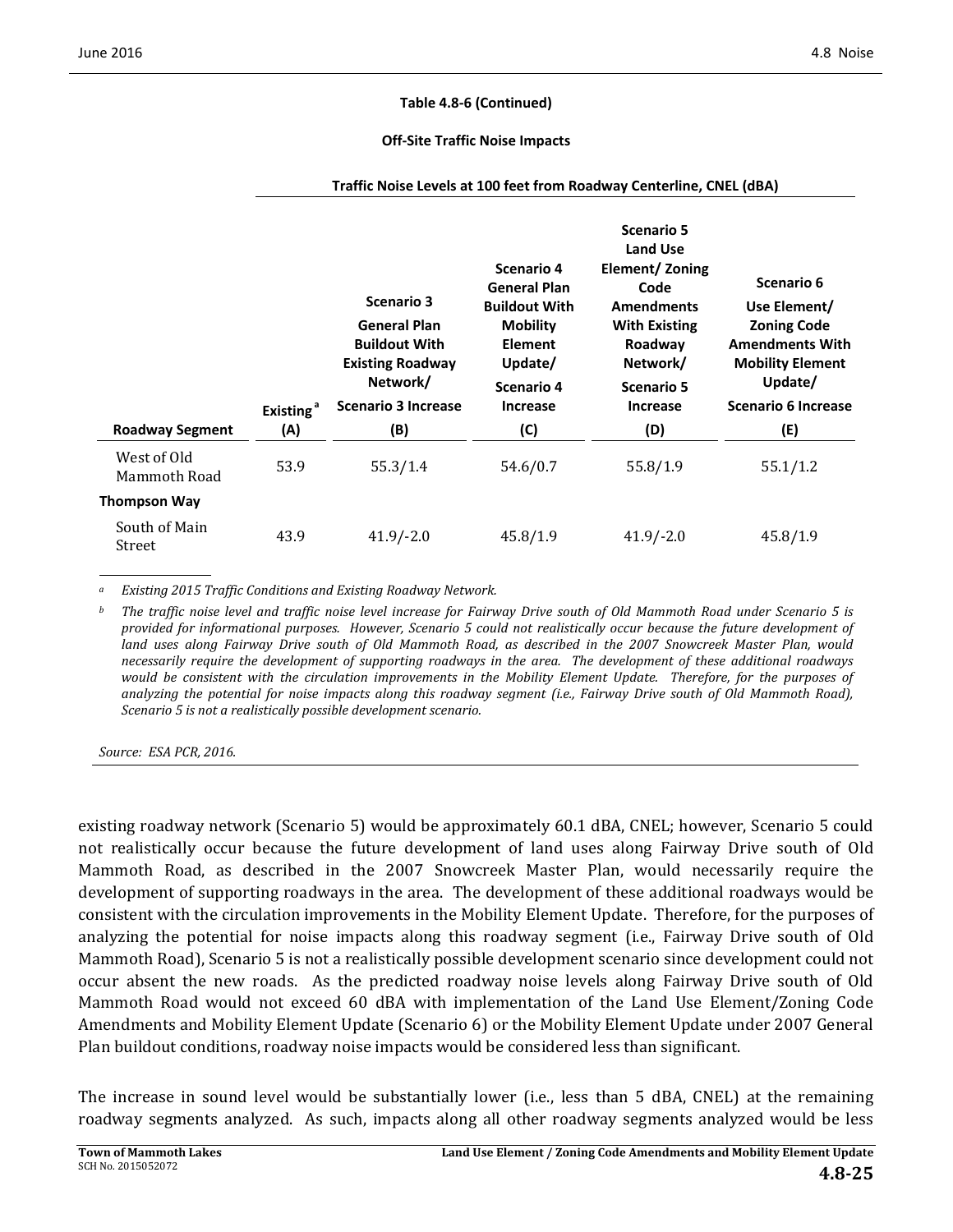than significant and no mitigation measures would be required. Scenarios 4 and 6 (General Plan Buildout with Mobility Element Update and Land Use Element/Zoning Code Amendments with Mobility Element Update, respectively) would have 6.2 dBA and 6.1 dBA increases in traffic noise along Fairway Drive, south of Old Mammoth Road, respectively. Scenarios 3 and 5 (General Plan Buildout with Existing Roadway Network and Land Use Element/Zoning Code Amendments with Existing Roadway Network) would have increases in traffic noise of 7.3 dBA and 7.4 dBA along Fairway Drive, south of Old Mammoth Road, respectively. As such, traffic noise with the Mobility Element Update would be approximately 1 dBA less than without the Update when the Land Use Element/Zoning Code Amendments are implemented. Therefore, implementation of the Mobility Element Update would reduce the traffic noise impact to the extent feasible. Traffic noise impacts would be less than significant and no mitigation measures would be required.

## **Mitigation Measures**

Since implementation of the Land Use Element/Zoning Code Amendments and Mobility Element Update would result in a less than significant impact with regard to increased roadway noise levels at adjacent noise sensitive receptors, no mitigation measures are required.

## **(b) Stationary Noise**

Implementation of the Mobility Element Update would not include operational stationary noise sources; therefore, the Mobility Element Update would result in no impacts from stationary sources. As a result of the Land Use Element/Zoning Code Amendments, a particular project would generate noise and expose off-site sensitive receptors to noise sources typical of mixed-use areas including; doors slamming, air conditioning units, property maintenance equipment (including landscape, parking lot sweeping, etc.) radio/stereos systems, domestic animals, etc. These noise sources contribute to the ambient noise levels experienced in all similarly-developed areas and typically do not exceed the noise standards for the types of land uses. In addition, these noise sources are consistent with adjacent uses in the vicinity. Therefore, point-source noise impacts resulting from the implementation of the Land Use Element/Zoning Code Amendments would not exceed ambient noise levels and impacts would be less than significant.

Development under the Land Use Element/Zoning Code Amendments could result in new commercial and residential developments located adjacent to noise sensitive properties such as existing residential areas. Depending on how close these developments are situated to the existing residential areas, the types of mechanical equipment used at the developments, and the activities that would occur at the developments, may increase the ambient noise levels. However, all mechanical equipment would be designed with appropriate noise control devices, such as sound attenuators, acoustic louvers, or sound screens/parapet walls to comply with noise limitation requirements provided in Section 8.16.070 of the Town Noise Ordinance, which prevents the noise from such equipment from exceeding ambient noise levels. To meet this standard, the noise from any equipment would need to be at least 10 dBA below ambient noise levels, as noise levels lower than ambient conditions can contribute to the general ambient sound level. Therefore, operation of mechanical equipment associated with the Land Use Element/Zoning Code Amendments would not exceed the Town's noise thresholds and impacts would be less than significant. As such, no mitigation measures would be required.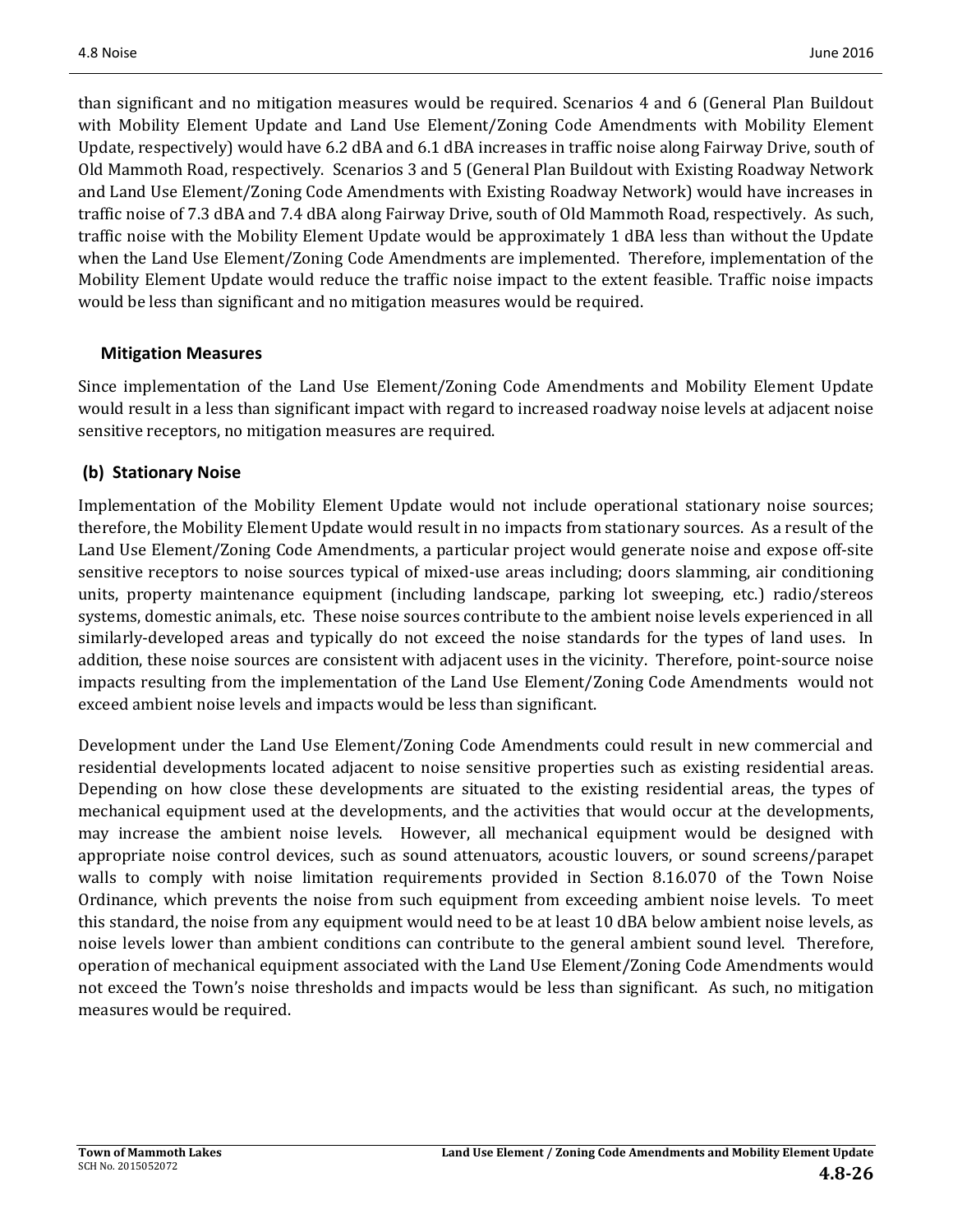### **Mitigation Measures**

Since implementation of the Land Use Element/Zoning Code Amendments and Mobility Element Update would result in a less than significant impact with regard to increased operational noise levels at adjacent noise sensitive receptors, no mitigation measures are required.

**Threshold NOISE-3:** The project would have a significant impact if the project would create a substantial temporary or periodic increase in ambient noise levels in the project vicinity above existing levels without the project.

*Impact Statement NOISE‐3: Implementation of the Land Use Element/Zoning Code Amendments and/or Mobility Element Update improvements could temporarily exceed the noise limits in the Town's Noise Ordinance resulting in potentially significant short‐term impacts to sensitive receptors. With incorporation of previously adopted mitigation measures and MM AES‐1, temporary noise impacts to sensitive receptors would be reduced to less than significant.*

As discussed previously, Table 4.8-5 provides the estimated worst-case construction noise levels at potential nearby noise sensitive receptors from a construction site. The estimated noise levels represent a conservative scenario because construction activities are analyzed as if occurring along the perimeter of the construction area; whereas, construction would typically occur throughout the site, farther away from noisesensitive receptors. As shown in Table 4.8-5, the average temporary construction-period (i.e., various construction stages) noise is expected to range from 71 dBA to 80 dBA at 100 feet and from 65 dBA to 74 dBA at 200 feet from a construction site. Construction activities would occur during daytime hours only as described by Section 8.16.090 of the Town Noise Ordinance. However, without incorporation of mitigation measures, the estimated construction-period temporary noise levels could exceed 75 dBA at single-family residential uses located within 200 feet from a construction site and 80 dBA at multi-family residential uses located within 100 feet from a construction site. This is considered a short-term potentially significant impact. However, with implementation of the mitigation measures identified above, under Section c. Applicable General Plan Goals/Policies and Adopted Mitigation Measures, and MM AES-1, temporary or periodic noise impacts to sensitive receptors would be less than significant.

**Threshold NOISE-4:** A significant impact would occur if the project would expose persons to or generate groundborne vibration or groundborne noise levels (i.e., generate groundborne vibration levels equivalent to or exceeding the perception threshold of 0.04 inches per second PPV at any off-site sensitive uses).

*Impact Statement NOISE‐4: Construction activities associated with implementation of the Land Use Element/Zoning Code Amendments and/or Mobility Element Update projects would result in sporadic, temporary vibration effects within and adjacent to the construction areas, which would exceed established thresholds applicable to the nearest off‐site sensitive receptors. Thus, construction vibration impacts would be significant and mitigation is required. With implementation of mitigation measure NOISE‐1, construction vibration impacts would be reduced to less than significant. Operation activities associated with implementation of the Land Use Element/Zoning Code Amendments and/or Mobility Element Update would not generate excessive vibration levels to nearby sensitive off‐site receptors. Thus, long‐term vibration impacts would be less than significant.*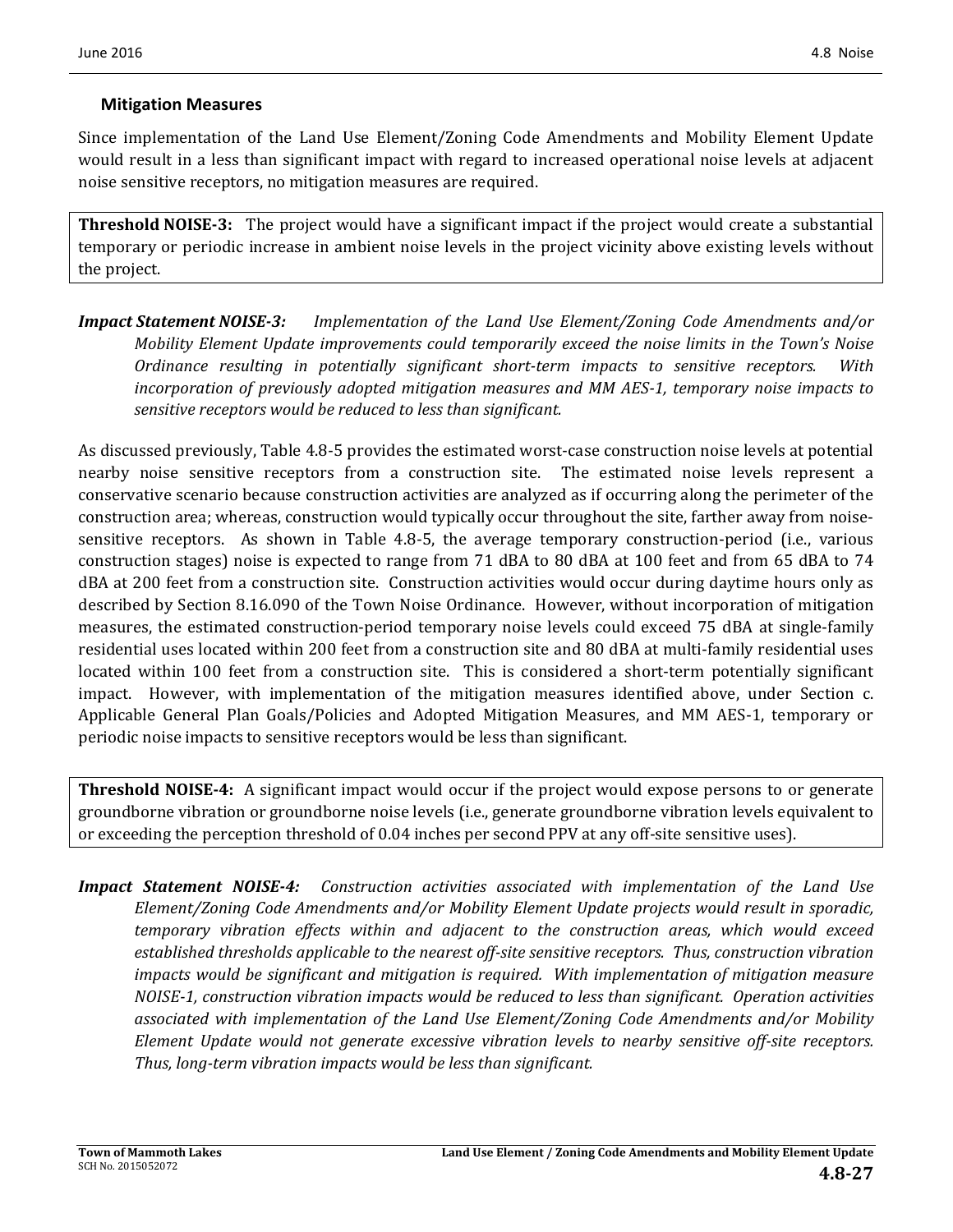|                  | Reference Vibration Source Levels, PPV (inch/second) |         |          |                 |  |
|------------------|------------------------------------------------------|---------|----------|-----------------|--|
| Equipment        | 25 feet                                              | 50 feet | 100 feet | <b>200 feet</b> |  |
| Large bulldozer  | 0.089                                                | 0.031   | 0.011    | 0.004           |  |
| Caisson drilling | 0.089                                                | 0.031   | 0.011    | 0.004           |  |
| Loaded trucks    | 0.076                                                | 0.027   | 0.010    | 0.003           |  |
| Jackhammer       | 0.035                                                | 0.012   | 0.004    | 0.002           |  |
| Small bulldozer  | 0.003                                                | 0.001   | 0.0004   | 0.0001          |  |
|                  |                                                      |         |          |                 |  |

#### **Typical Vibration Velocities for Potential Project Construction Equipment**

*Source: USDOT Federal Transit Administration, 2006; and ESA PCR, 2016*

## **Groundborne Vibration during Construction**

Construction machinery and operations can generate varying degrees of ground vibration, depending on the construction procedures and the construction equipment used. Operation of construction equipment generates vibrations that spread through the ground and diminish in amplitude with distance from the source. The effect on buildings located in the vicinity of a construction site often varies depending on soil type, ground strata, and construction characteristics of the receptor buildings. The results from vibration impacts can range from no perceptible effects at the lowest vibration levels, to low rumbling sounds and perceptible vibration at moderate levels, to slight damage at the highest levels. Groundborne vibration from construction activities rarely reaches the levels that damage structures. The Federal Transit Association (FTA) has published standard vibration velocities, in terms of PPV, for construction equipment operations. The typical vibration PPV and RMS levels for construction equipment pieces anticipated to be used during construction associated with the Land Use Element/Zoning Code Amendments and/or Mobility Element Update projects are listed in **Table 4.8‐7**, *Typical Vibration Velocities for Potential Project Construction Equipment*. 

With regard to construction activities, high levels of groundborne vibration would be generated primarily during site clearing and grading activities and by off-site haul-trucks traveling on surface streets. As such, groundborne vibration impacts are therefore usually confined to short distances (i.e., 50 feet or less) from the source. As indicated in Table 4.8-7, vibration velocities from the operation of construction equipment would range from approximately 0.003 to 0.089 inches per second PPV at 25 feet from the equipment. Usually, ground-borne vibration decreases rapidly with distance. As indicated in Table 4.8-7, the highest vibration velocity of 0.089 inches per second PPV at a distance of 25 feet from construction equipment would be reduced to 0.031 inches per second PPV at 50 feet distance. At a distance of 100 feet from the source of activity, the vibration velocities from the construction equipment would further reduce to 0.011 inch/second PPV.

Therefore, if a sensitive receptor would be located within 43 feet from a potential construction site, the sensitive receptor would be exposed to vibration velocities of up to 0.04 inches per second PPV resulting in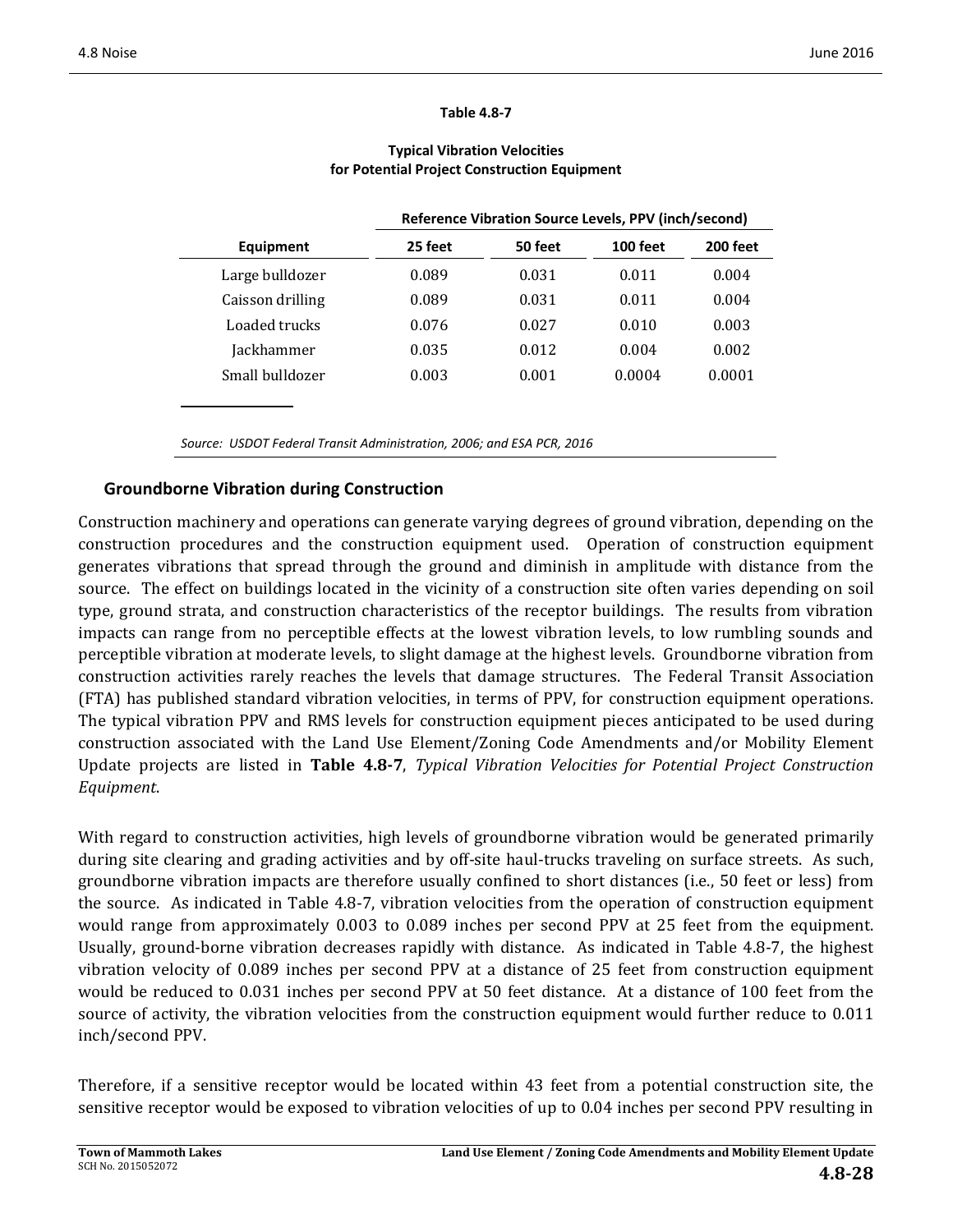significant impacts requiring mitigation. Implementation of MM NOISE-1 would ensure that potentially significant construction vibration impacts as a result of the Land Use Element/Zoning Code Amendments and/or Mobility Element Update construction activities are reduced to a less than significant level.

## **Groundborne Vibration during Operation**

The Land Use Element/Zoning Code Amendments would include typical residential and commercial-grade stationary mechanical and electrical equipment such as air handling units, condenser units, exhaust fans, and electrical emergency power generators, which would produce vibration. Groundborne vibration generated by each of the above-mentioned activities would be similar to the existing vibration generated by existing sources (i.e., traffic on adjacent roadways) in the vicinity. The potential vibration impacts from all proposed operation activities at the closest structure locations would be less than the significance threshold 0.04 inches per second PPV for perceptibility. As such, vibration impacts associated with operation of the Land Use Element/Zoning Code Amendments would be below the significance threshold and impacts would be less than significant.

### **Mitigation Measures**

As discussed above, the Land Use Element/Zoning Code Amendments and/or Mobility Element Update construction activities could result in temporary significant groundborne vibration impacts that exceed regulatory standards during construction to off-site sensitive receptors located within 43 feet. Therefore, MM NOISE-1 is recommended to reduce impacts.

**MM NOISE-1:** Heavy construction equipment such as large dozers shall not operate within 43 feet from sensitive receptor locations. If heavy construction equipment would be required for construction, alternative methods shall be used such as small dozers.

## **4. CUMULATIVE IMPACTS**

Cumulative impacts would be associated with the development of vacant parcels and redevelopment of already developed parcels in the Town's commercial area under the Land Use Element/Zoning Code Amendments and transportation improvements associated with the Mobility Element Update which would occur town wide. Since the timing or sequencing of individual projects cannot be ascertained with any certainty any quantitative analysis to ascertain the daily construction noise levels of multiple, concurrent construction would be speculative.

Construction activities associated with the Land Use Element/Zoning Code Amendments and/or Mobility Element Update and cumulative projects may overlap, resulting in construction noise in the area. However, as analyzed above, construction noise impacts primarily affect the areas immediately adjacent to the construction site and would be mitigated to a less than significant level. Additionally, any construction activities would comply with the Town's Municipal Code limitations on allowable hours of construction and would implement TSMM 4.J-1A through 4.J-1C as well as MM AES-1 and MM NOISE-1 to reduce construction noise and vibration impacts to less than significant levels with mitigation. The construction activities associated with the related projects would also be required to comply with Town's Municipal Code limitations on allowable hours of construction and would incorporate mitigation measures on a project-byproject basis, as applicable, to reduce construction noise and vibration pursuant to CEQA provisions.